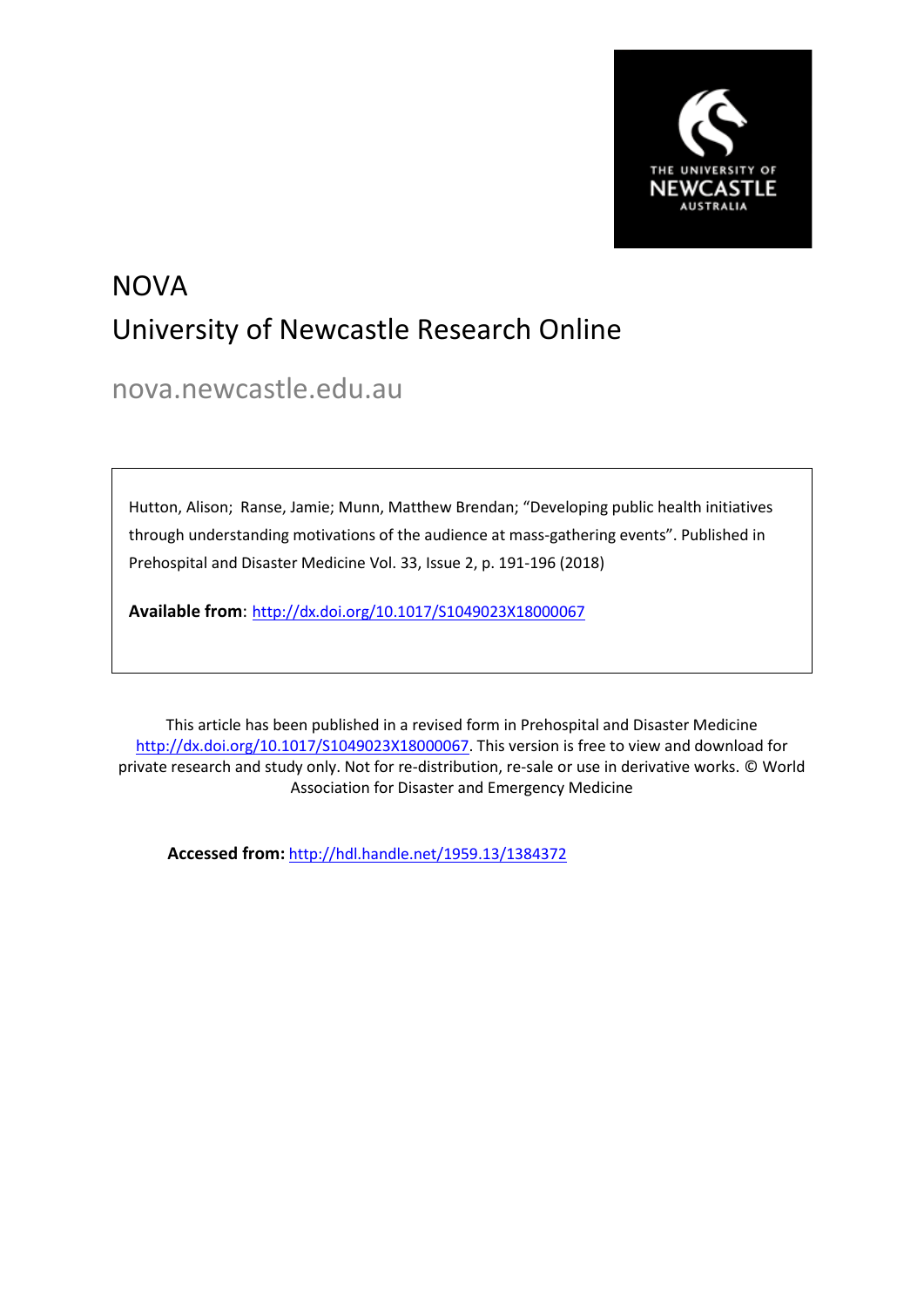## PREHOSPITAL and **DISASTER MEDICINE**



#### Developing public health initiatives through understanding motivations of the audience at mass gathering events

|                                                                                     | Journal: Prehospital and Disaster Medicine |  |
|-------------------------------------------------------------------------------------|--------------------------------------------|--|
|                                                                                     | Manuscript ID PDM-17-0077                  |  |
| Manuscript Type: Special Report                                                     |                                            |  |
| Keywords:   mass gatherings, motivation, public health, harm minimization, audience |                                            |  |
|                                                                                     |                                            |  |

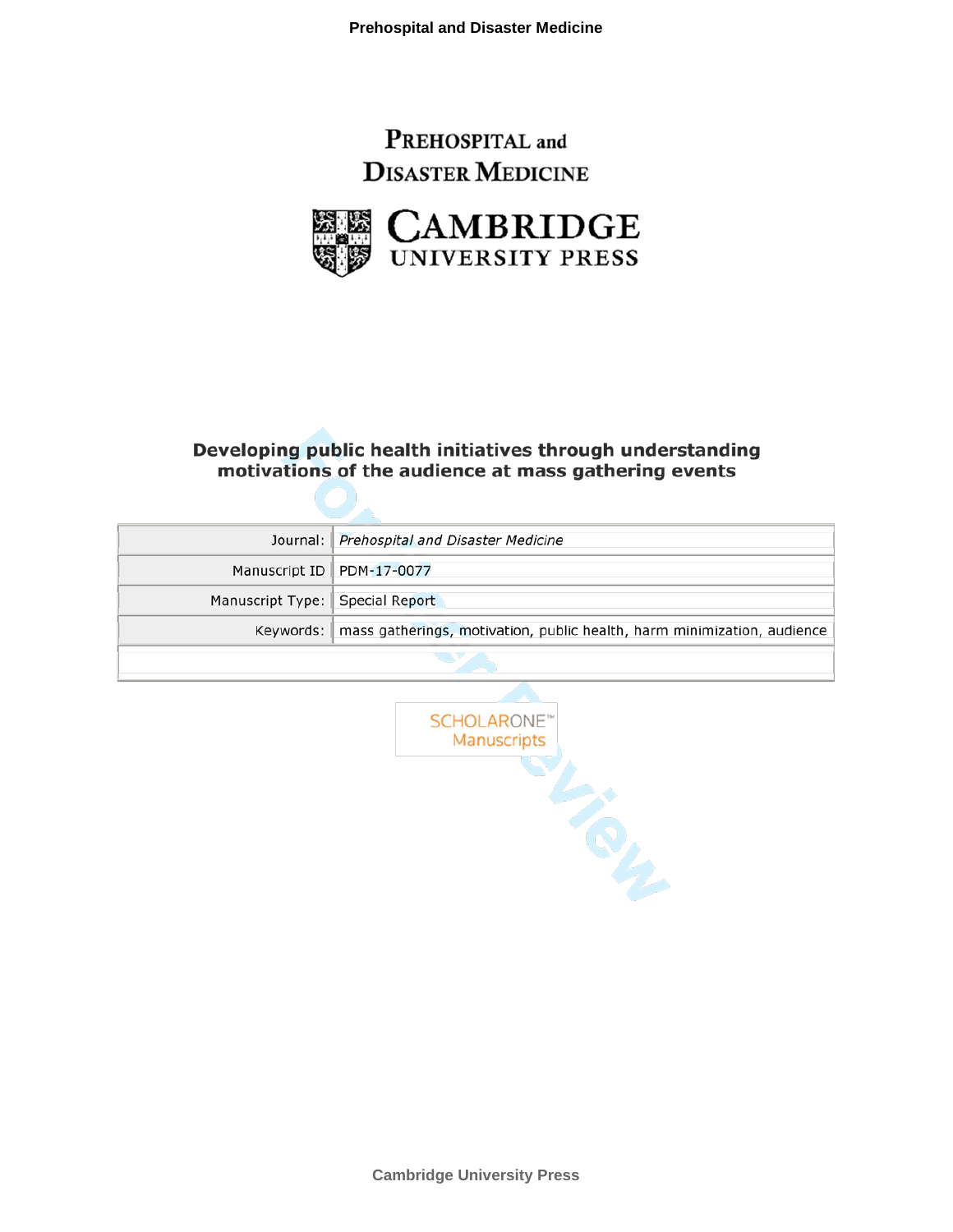#### **SPECIAL REPORT**

## **Developing Public Health Initiatives through Understanding Motivations of the Audience at Mass-Gathering Events**

**Keywords:** motivation; audience; public health; health; harm minimisation

#### **Abstract**

 This paper identifies what we know about audience motivations at three different mass gathering events; outdoor music festivals, religious events and sporting events. In light of these motivations the paper will discuss how these can be harnessed by event organiser and emergency medical services. Lastly motivations tell us what kinds of interventions we can use to use an understanding of audience characteristics and the opportunity to develop tailor made programs to maximize safety and make long-lasting public health interventions to a particular "cohort" or event population. A lot of these will depend on what the risks / hazards are with the particular populations in order to "target" with public health interventions.

 Audience motivations tell the event organiser and emergency medical services about the types of behaviours they should expect from the audience and how this may affect their health whilst at the event. Through these understandings health promotion and event safety messages can be developed for a particular type of mass gathering event based on the likely composition of the audience in attendance. Health promotion and providing public information should be at the core of any mass gathering event to minimise public health risk, and to provide opportunities for the promotion of healthy behaviours in the local population.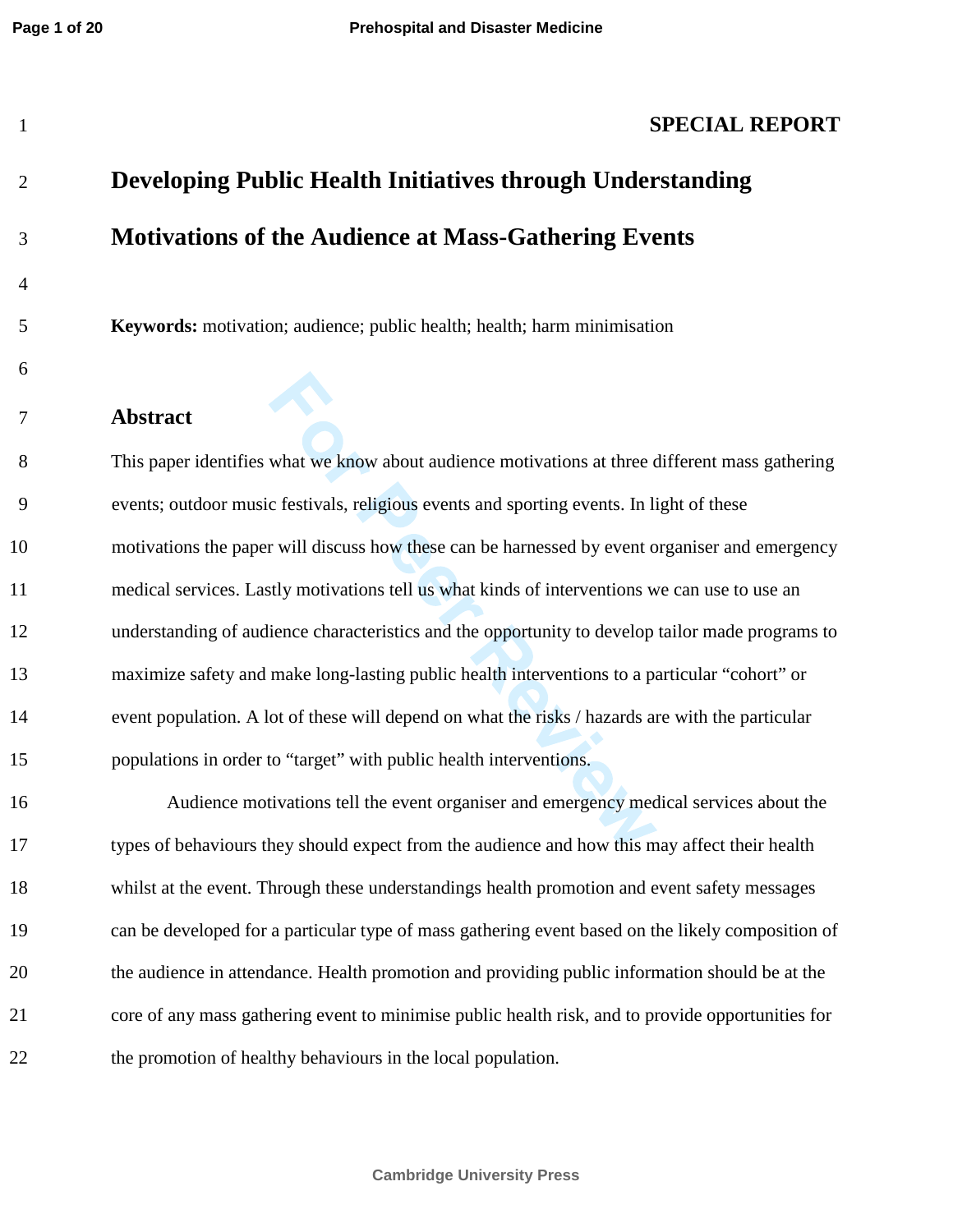Audience motivations are a key element to identify and agree on what public health information is needed for the event audience. A more developed understanding of audience behaviour provides critical information for event planners, event risk managers and emergency medical services personnel to better predict and plan to minimise risk and reduce patient presentations at events. Mass gathering event organisers and designers intend their events to be positive experiences and to have meaning for those who attend. Therefore continual vigilance to improve public health effectiveness and efficiency can become best practice at events. Through understanding the motivations of the audience, event planners and designers, event risk managers and emergency medical personnel may be better able to understand the motivation of the audience and how this might impact on audience behaviour at the event.

#### **Introduction**

 Mass gathering event planners and designers intend for their events to be positive experiences and to have meaning for those who attend. Mass gathering events are important as the shared experience of attendance can lead to 'communitas'.  $\text{Getz}^1$  defines communitas as the shared experience of the audience, including a sense of belonging and kinship. Motivations tell the event organiser about the types of behaviours they should expect from the audience, which may lead to patient presentations. Through these understandings health promotion and event safety messages can be developed for a particular type of event based on the likely composition of the audience in attendance.

 There are three goals to this paper, firstly to discuss motivations of the audience attending outdoor music festivals, sporting events and religious events. Secondly to discuss how these motivations can be harnessed by event organizers and onsite medical teams and thirdly, what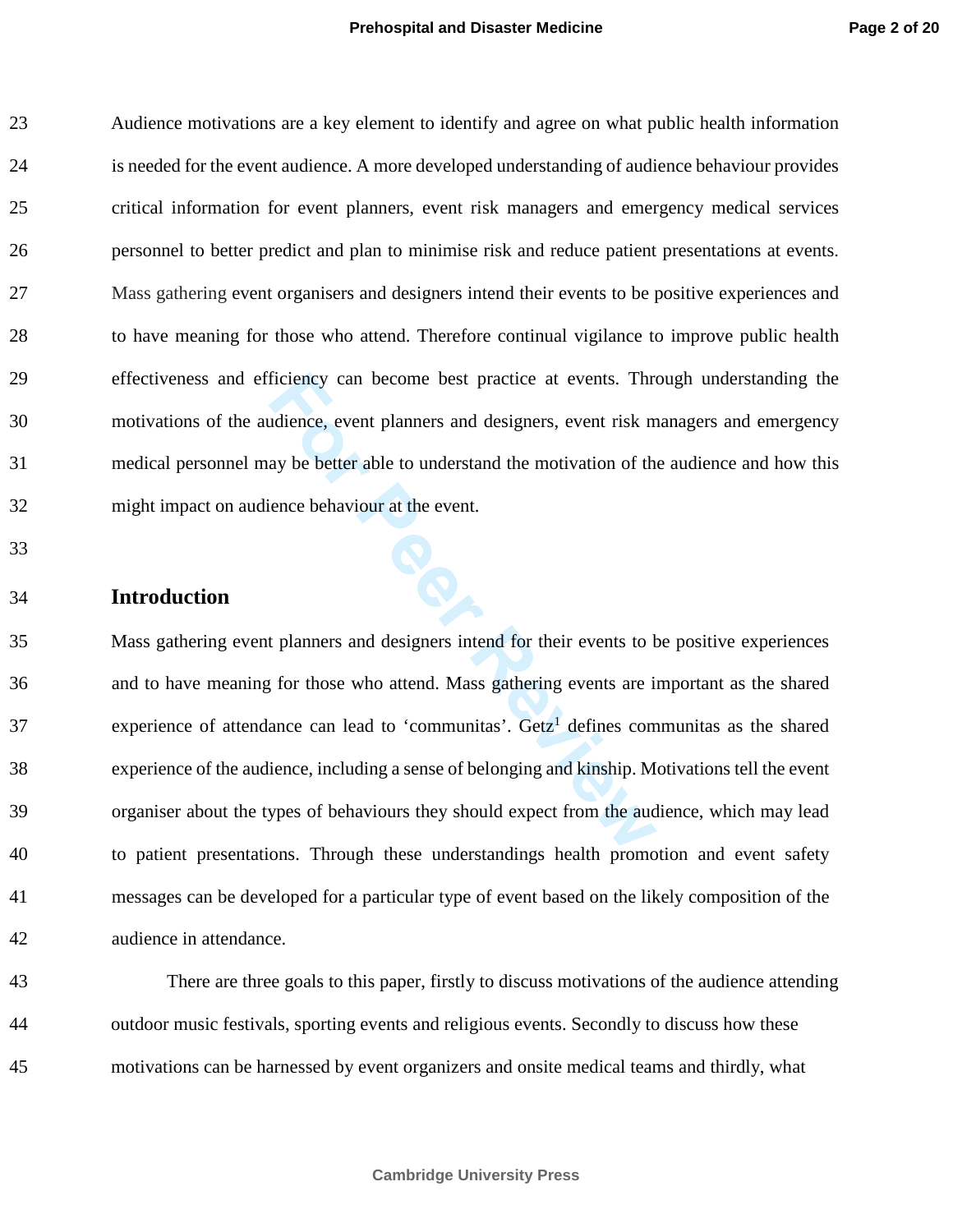types of interventions can we use to promote harm reduction and maximize safety whilst tailoring these to each specific crowd. The long term aim to make long-lasting public health interventions in a particular "cohort" or discrete event type population.

- 
- **Report**
- *Background*

 Health promotion and providing public health information should be at the core of any event to minimise public health risk, and to provide opportunities for the promotion of healthy behaviours  $\frac{1}{54}$  in the local population<sup>2</sup>. A key part of this process is to identify and agree on what public health information is needed for the mass gathering audience. Secondly, how this information should be communicated, and any other health messages or strategies that need to take place. A more developed understanding of audience behaviour may provide critical information for mass gathering event planners, event risk managers and emergency medical service personnel to better predict and plan to minimise risk of injury or illness. In turn, this may reduce patient presentations at events and reduce health service usage. For the event designer, understanding audience motivation and subsequent behaviour enables the design of the event to be modified and to adapt  $\delta$  settings and programs as a response to observable audience behaviour in real time<sup>3</sup>.

 According to Hutton, Brown and Verdonk<sup>4</sup> it is important to remember that audiences do not arrive at an event as a 'blank slate', but bring with them a range of motivations. These motivations include four main elements 1) the demographic and sociographic of the individual, 2) the expectations of the audience based on how the event is marketed 3) the audience members' previous experience at events, and 4) the beliefs of the family or friends that accompany the audience member to the event. Motivations in the mass gathering context can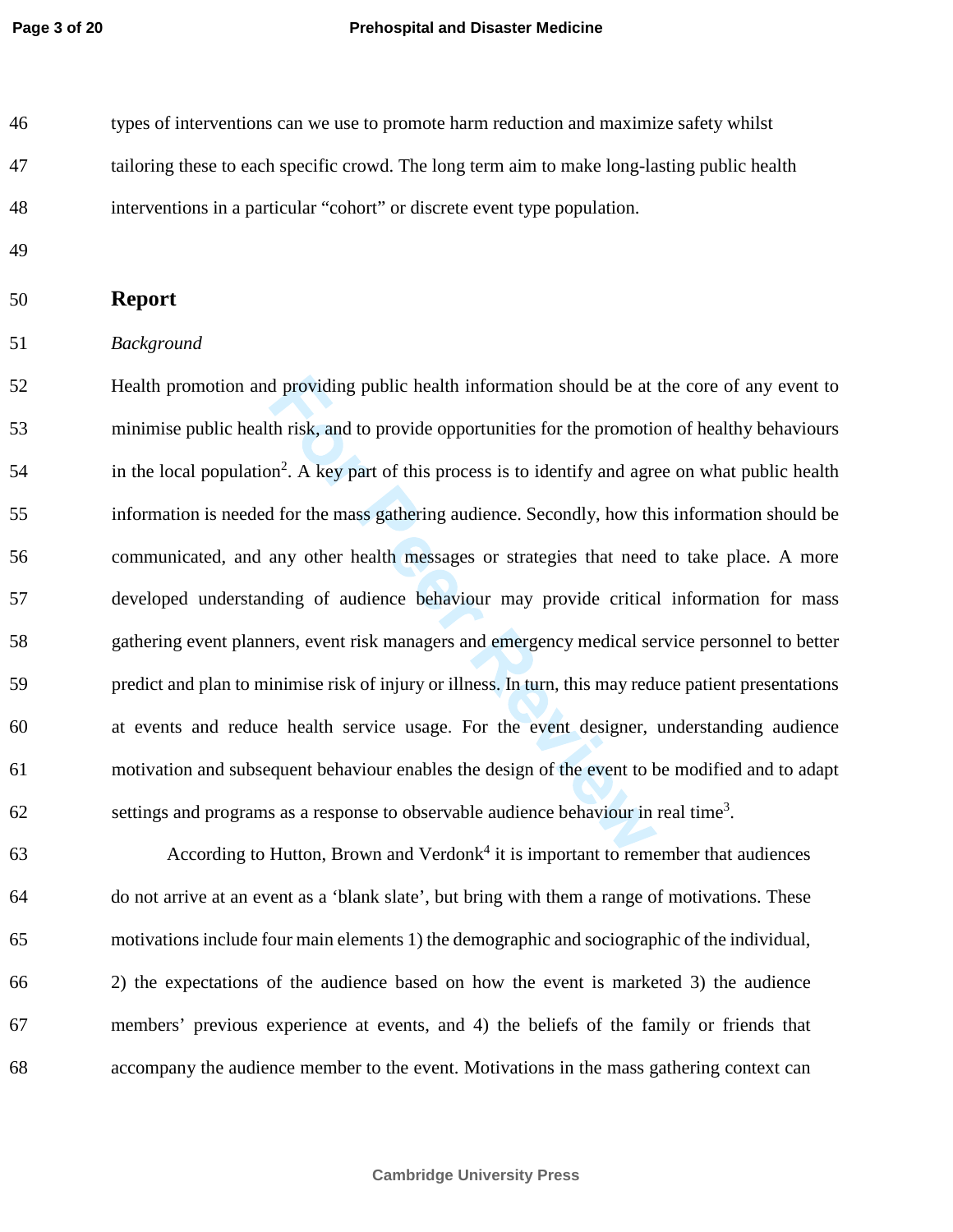also include pre-event drug and alcohol consumption. These motivations do not solely dictate or indicate audience behaviour, but are one of a wide range of factors that influence, and that 71 can perhaps modify, audience behaviour at an event<sup>4</sup>.

*Escaping Everyday Life* 

 Too often there is an expectation that audiences will comply with set rules and not act outside societal boundaries at events. This belief is flawed, as with freedom of choice comes freedom of action, and staying healthy or being safe is not always at the forefront of people's minds at mass gathering events. It is well documented that music festival goers attend outdoor music festivals to escape everyday life and part of this escapism may include the use of alcohol and other drugs 79 <sup>at these events<sup>5,6</sup>. Outdoor music festivals are often reported to have a high rate of incidents and</sup> 80 presentations to onsite care due to the presence of alcohol and other drugs<sup>7,8</sup>. Rule breaking, which includes high levels of intoxication is not new in the mass gathering space. Researchers who reported on both the 2004 Oxegen festival in Ireland and the 1999 Sweetwaters festival in New Zealand both reported high levels of intoxication<sup>9,10</sup> and a significant increase in presentations at the emergency departments of local hospitals<sup>9</sup>. Social and physical environments can heavily influence the safety of people at outdoor music festivals. Social factors include individual motivations, behaviours, knowledge of people at an event<sup>11</sup>. Whereas physical environments include mosh pits and activities such as crowd surfing; where audience members 88 purposively crush together in a tight group in front of the stage  $^{12,13,10}$ . Escaping everyday life may not only be isolated to outdoor music festival and this concept

could be applied to other mass gathering events. Knowing risk taking activities are likely to take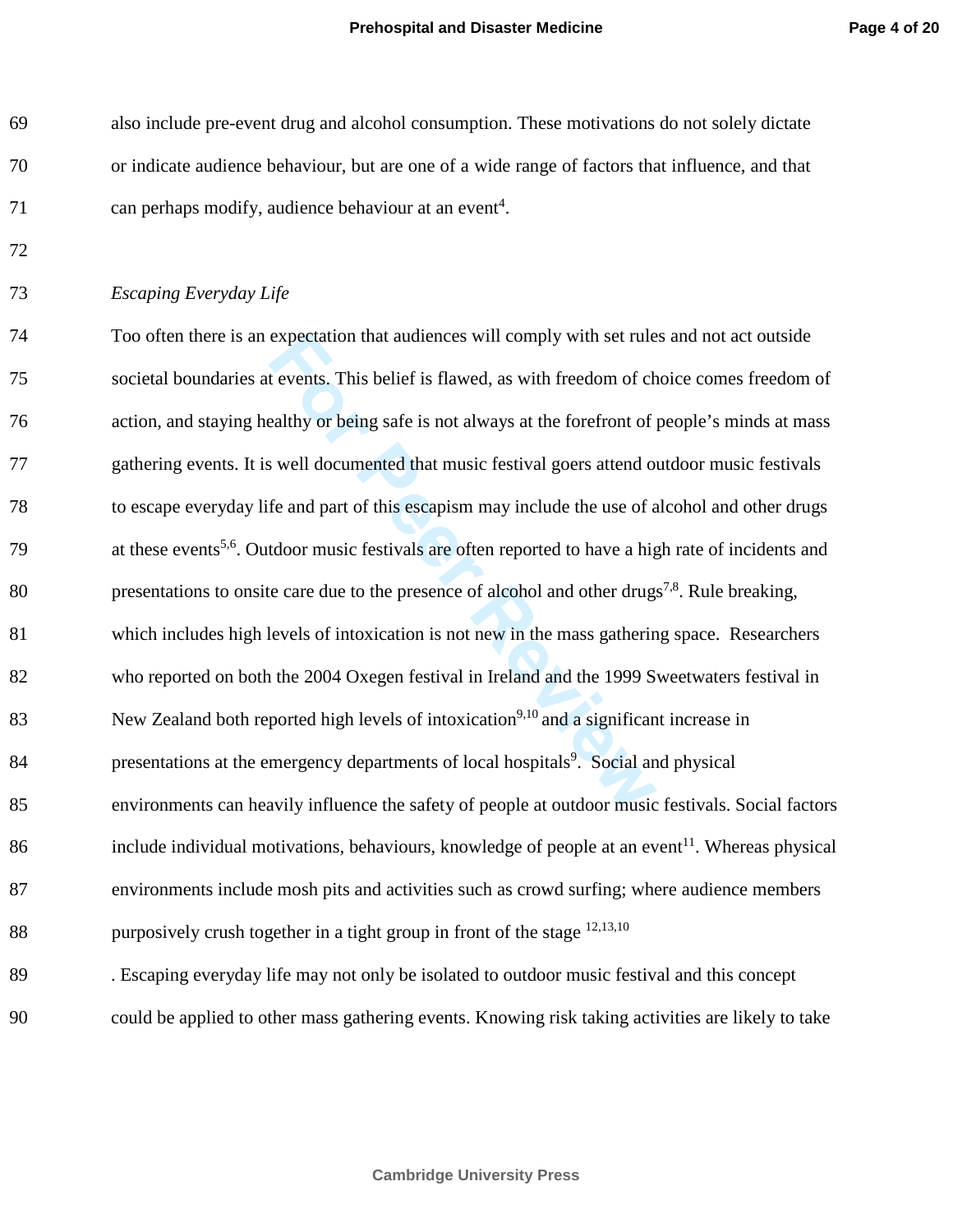#### **Page 5 of 20 Prehospital and Disaster Medicine**

| 91 | place can assist in event design, planning of health care services and associated health promotion |
|----|----------------------------------------------------------------------------------------------------|
| 92 | activities at these events to enhance spectator experience and services (Please see Table 1).      |

#### *An Act of Faith*

| 95  | Religious events especially, can see over-zealous behaviour. For example religious events like                     |
|-----|--------------------------------------------------------------------------------------------------------------------|
| 96  | the Hajj may be a pilgrimage that participants make only once in their life. Rituals that                          |
| 97  | demonstrate a display of faith often dominate religious events <sup>14</sup> . Religious followers that attend     |
| 98  | these events are focused on the ritual itself, with little consideration of their health needs <sup>15</sup> . The |
| 99  | commitment of the audience member to these religious mass gatherings should not be                                 |
| 100 | underestimated. These persons may display behaviour that might range from the passively                            |
| 101 | devout to the aggressively fanatical and everything in between <sup>16</sup> . Understanding the cultural          |
| 102 | elements of what already exists within the event and what is brought to the event by the audience                  |
| 103 | are important for predicting likely behaviours and assessing risk.                                                 |

 During many religious festivals in India, fireworks are used to celebrate the occasion; the Chaharshanbe is one such event. Fire is integral to the celebration, as it is used to scare away evil 106 spirits and is an essential part of the event<sup>17, 18</sup>. Therefore the risk of burns is high, especially for young males who seek blessings for their families. Burn injuries are common and accepted by the audience as part of the event and considered good luck. Most common injuries occur to the hands and eyes<sup>14,17,18</sup>. In the excitement and chaos of this type of event it is not always possible to prevent people getting burnt, yet it is possible to plan to treat this type of injury if it is known to be common for this event. For example, having first aid equipment specifically for burns (for example appropriate salves and ointments) is important as well as ensuring running water is available.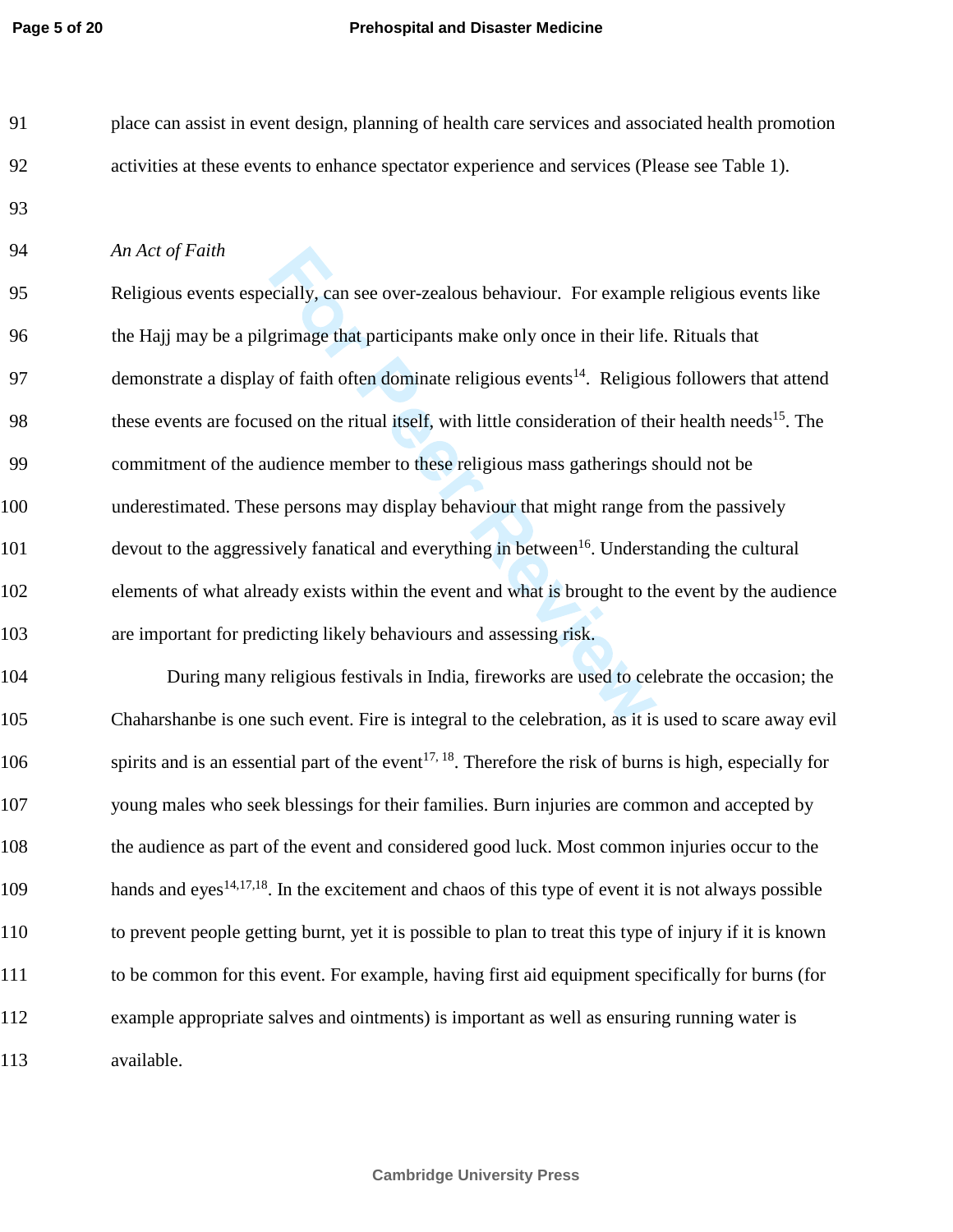| 114        | Perhaps the most famous religious is the Hajj, followed by World Youth Day and the                                                                                                        |
|------------|-------------------------------------------------------------------------------------------------------------------------------------------------------------------------------------------|
| 115        | Catholic Jubilee where devotees travel great distances <sup>19,20,15</sup> . An important aspect of these events                                                                          |
| 116        | is the requirement of the audience to undertake a pilgrimage over long distances. In addition the                                                                                         |
| 117        | final ritual/rituals are performed no matter what age or general health problems participants may                                                                                         |
| 118        | have prior to commencing. Pilgrimage is quite taxing on the body as people may be required to                                                                                             |
| 119        | walk long distances. At the Hajj participants are required to wear open sandals, therefore foot                                                                                           |
| 120        | injuries are common, as are burns to the soles of the feet, and minor cuts and bruises from                                                                                               |
| 121        | falls <sup>20,15,22</sup> .                                                                                                                                                               |
| 122        | Physical and heat exhaustion, sunburn, and sunstroke are all conditions common at these                                                                                                   |
| 123        | events <sup>20,15,22</sup> . However, these injuries are minor compared to those that can occur with a large                                                                              |
| 124        | influx of people; these being the increased risk of communicable diseases <sup>21</sup> . When pilgrims of                                                                                |
| 125        | religious mass gatherings arrive at an event, they may have crossed borders, caught infectious                                                                                            |
| 126        | diseases and now be carriers of illness <sup>20,15,22</sup> . For example, pilgrims at the last                                                                                           |
| 127        | Catholic Jubilee event suffered from a gastro-intestinal disease due to Giardia contamination <sup>19</sup> .                                                                             |
| 128<br>129 | At World Youth Day, the risk of influenza and its transmission are high. Within the<br>prevailing culture of the event of sun, prayer and friendship, health is not foremost in the minds |
| 130        | of young people as they are focused on 'in the moment' aspects of being at the event <sup>20</sup> . Even                                                                                 |
| 131        | with evidence of influenza at these events, hospital admissions are often low and this may be                                                                                             |
| 132        | attributable to the young audience feeling healthy enough to overcome the infection and not                                                                                               |
| 133        | attend hospital for treatment. Additionally low admissions may be a result of the audience being                                                                                          |
| 134        | so engaged in the event and the sense of community there that they are loathe to leave the event                                                                                          |
| 135        | site until such time as their illness disables their ability to continue to enjoy or participate in the                                                                                   |
| 136        | event <sup>20</sup> . In these mass events exposure to disease can be tempered through hand washing and                                                                                   |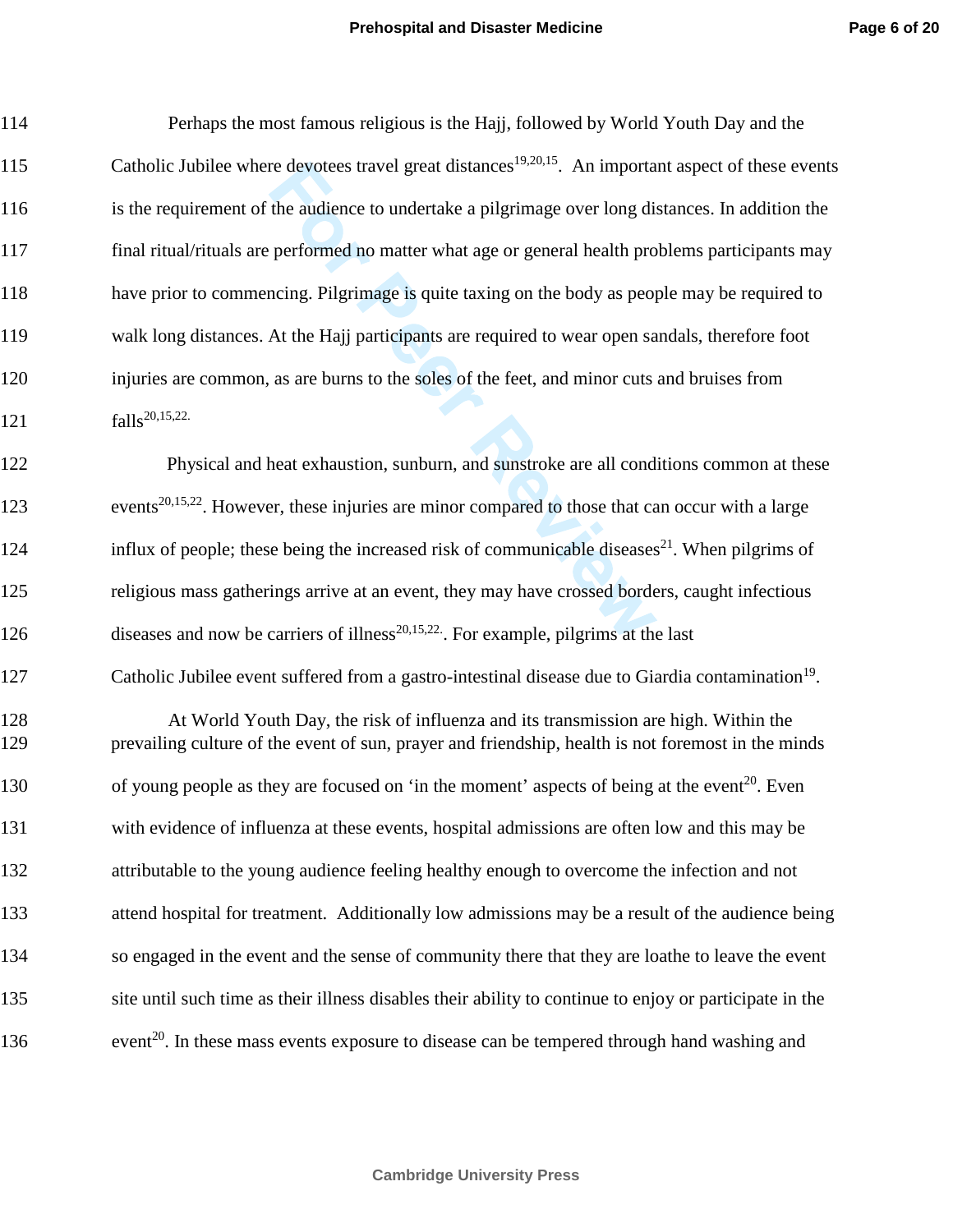#### **Page 7 of 20 Prehospital and Disaster Medicine**

137 universal precautions<sup>22,21,15</sup>. Further safety measures including vaccination, hydration, and 138 knowledge of the conditions awaiting the pilgrim are vital for the event manager so that planned 139 on-site care can be set up around these issues.

140 Other religious festivals such as the Ram Janki in India report many deaths from human 141 . Stampedes<sup>23</sup>. Stampedes are often due to zealous followers trying to get through narrow gates to 142 take part in the celebration, and lack of egress and access can led to many deaths. Despite these 143 risks to health Yeolekar and Bavdekar<sup>24</sup> claim that religious festivals are important in helping to 144 further develop community bonds, keep indigenous culture alive and vibrant, and bring cheer and happiness to families and societies<sup>24</sup>. As these rituals and attendance at these events are part of 146 their faith, audiences risk their health by performing these rituals regardless of their age, gender, 147 and general health, leading to further complications. Additionally pilgrims from lower 148 socioeconomic groups may have limited access to medical care and can suffer long term from 149 injuries sustained at events. For example, most of the people who travel to Mecca are from 150 resource poor countries that do not provide vaccines against infectious diseases, increasing the 151 risk health of others around them due to crowded circumstances<sup>16</sup>.

152

153 *Being Part of a Tribe* 

 Like religious festivals, sporting events are important as they reinforce community cohesion and the enhancement of an individual's sense of well-being. Sporting events also enhance national 156 https://pride and a sense of belonging through supporting a team or club<sup>25,26</sup>. Many of these events become a space where people seek to enjoy large amounts of food and alcohol, leading to 158 overconsumption<sup>27</sup>. Understanding that this type of activity is part of the attendance at many sporting events is necessary for appropriate event risk management and the mitigation of the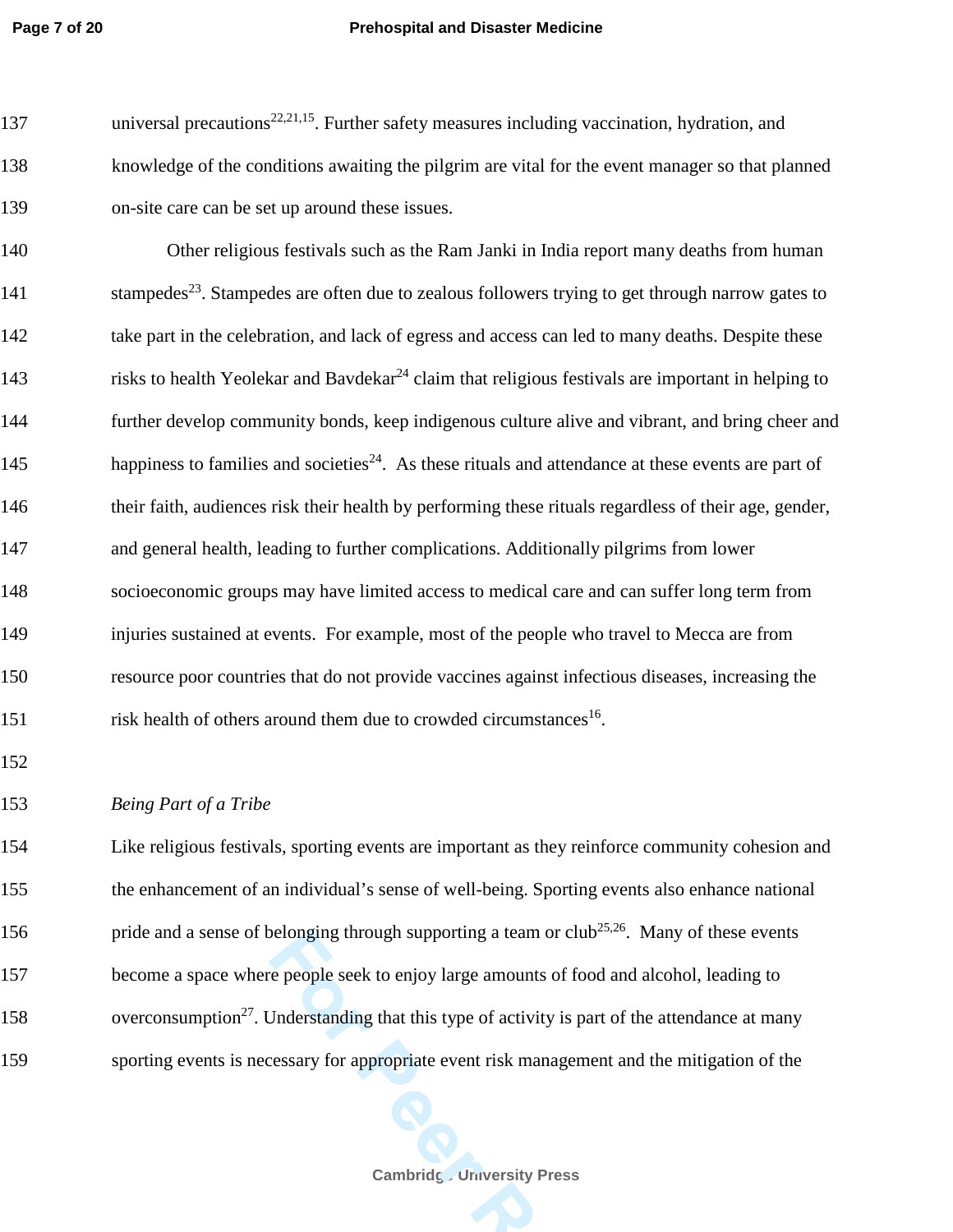immediate and dire health effects this behaviour can lead to. Even though the event is only a trigger many spectators suffer heart attacks due to smoking, fatty foods, overeating, excess salt, 162 alcohol, illicit drugs and physical exertion<sup>28,27</sup>.

 Clearly, audience members bring the state of their health with them to the event, but fans continue to consume fizzy drinks, burgers and hot dogs which may exacerbate any underlying 165 health issues<sup>27,7</sup>. This behaviour coupled with the stressors related to their physical and emotional engagement with the sporting contest as a spectator (for example, yelling cheering, shouting, 167 jumping up and down, getting angry and upset, etc.) is a potent combination that involves a range 168 of risks for the audience member<sup>24</sup>. In this type of scenario on-site care staff need to prepare for conditions such as heart attacks, indigestion and the effects of alcohol.

 'Mega' events like the Football World Cup have a culture all of their own that attracts large scale attendance and interest<sup>29</sup>. This interest, when translated into very large numbers of people travelling from all over the world, brings with it an increased risk of communicable disease infection. As well as the travel risks, there is also evidence of unhealthy and antisocial 174 behaviour at these events, for example, binge drinking, unsafe sex and violence<sup>30</sup>. People who travel to these types of mega events, such as the football World Cup, are often very passionate sports fans. The level of excitement generated gives an indication of the emotional and physical investment people make when attending such an event. For example Kelly, Windsor, Delaney 178 and Maguire<sup>31</sup> reported that at the 2002 World Cup in South Korea/Japan reported high rates for depression and anxiety amongst spectators. They also reported high psychiatric referral rates related to alcohol misuse. This type of finding tells event planners that spectators at this event may need access to counselling services. Event volunteers can provide such information, and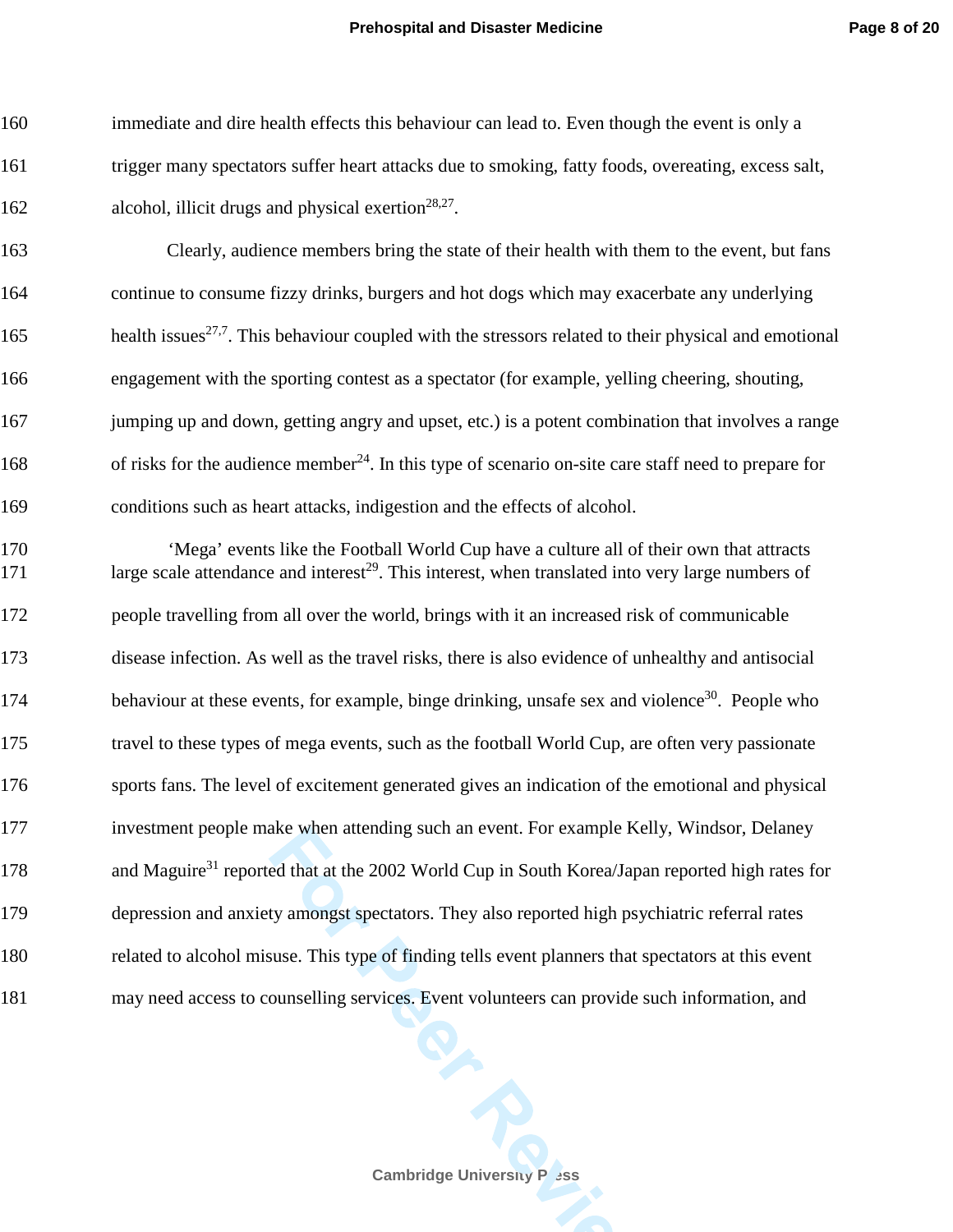#### **Page 9 of 20 Prehospital and Disaster Medicine**

 websites and contact numbers can be displayed on screens during the event so that spectators can access these services at their discretion.

 As well the effects of depression, passionate sports fans can undergo 'spectator stress' that can trigger cardiovascular events. In these environments defibrillators are a must. However if the event planner considers that people are going to misuse alcohol, get 'over excited', and ride the emotional highs of wins and losses, then can build in infrastructure at the event to support them. Strategies such as crowd care were implemented at the Polish World Cup to good effect. In addition to chill out zones, with no alcohol allowed, qualified counsellors and warm beverages 190 provide a supportive environment for the audience. Roshchin and colleagues<sup>32</sup>, reported that strategies such as these were effective in supporting spectators. In addition these venues can provide pamphlets and brochures with QR codes with links to support services in that town or region that audience members can seek on their own. These types of strategies can lead to the overall public health of the event.

 Other health issues commonly associated with the World Cup and the Olympic Games is 196 a segment of the audience attracted to the event who utilise the services of sex workers<sup>30</sup>. The cultural predisposition of an audience that drinks (often to excess) and that travels from outside the region where the event is hosted creates a public health risk related to Haemophillus influenza A and HIV transmission (audience member to sex worker and vice versa). Here condom use and hand washing are important, along with screening of sex workers to ensure they are clean prior to major events. Recently in Brazil the culture nuances of underage prostitution 202 came to light with the expected influx of thousands of people during the World Cup<sup>33</sup>. Even though Brazil does have a large underage sex trade it is not legal, so as well as the health care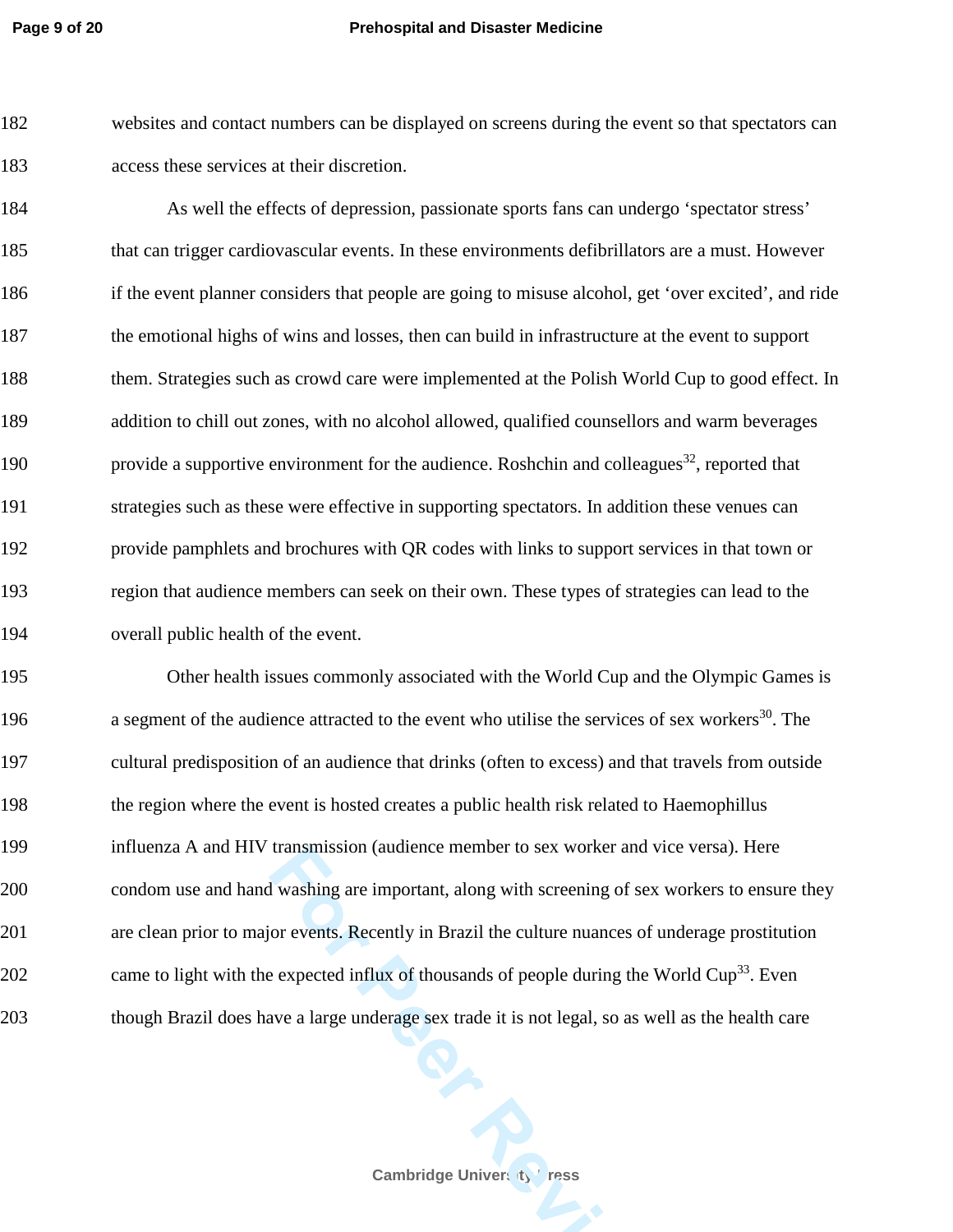aspects of unprotected sex it was also important to inform people coming into the community that engaging in some activities can be against the law.

 Alcohol consumption is closely associated with many sporting events and American **Example 1** Football is no exception<sup>34</sup>. Merlo has found that a 'no drinking' policy or dry zone can lead to the 208 practice of 'tailgating' (where you drink from the trunk/boot of your car) prior to the event<sup>34</sup>. Studies on Celtic football in the United Kingdom have also found that the ingestion of excessive alcohol leads to the majority of presentations at medical facilities at those events.

#### **Discussion**

 Event organisers intend their events to be positive experiences and to have meaning for those who attend. Therefore continual vigilance to improve public health effectiveness and efficiency must become best practice at mass gathering events. Primary interventions such as immunisations, running water, soap and shade are important aspects of pre-event planning. However public health planners need to go one step further and acknowledge the motivations of attendees at events to craft health messages and interventions that will reduce the number of injuries and illnesses obtained at mass gathering events. Surveillance at large mass gathering events have focused on communicable diseases with little understand of what motivates the audience to attend the event. Systems must be sensitive enough to detect potential behaviours of the audience, for example the use of fireworks or a clash between two tribes during a sporting match. Relying on the audience or event goers to act safely and responsibly at all times is short sighted when event goers can be supported to stay safe and healthy at an event.

 Hutton's work at schoolies festivals, where young people celebrate the completion of high school, shows that when young people go to an event with the intent to drink with their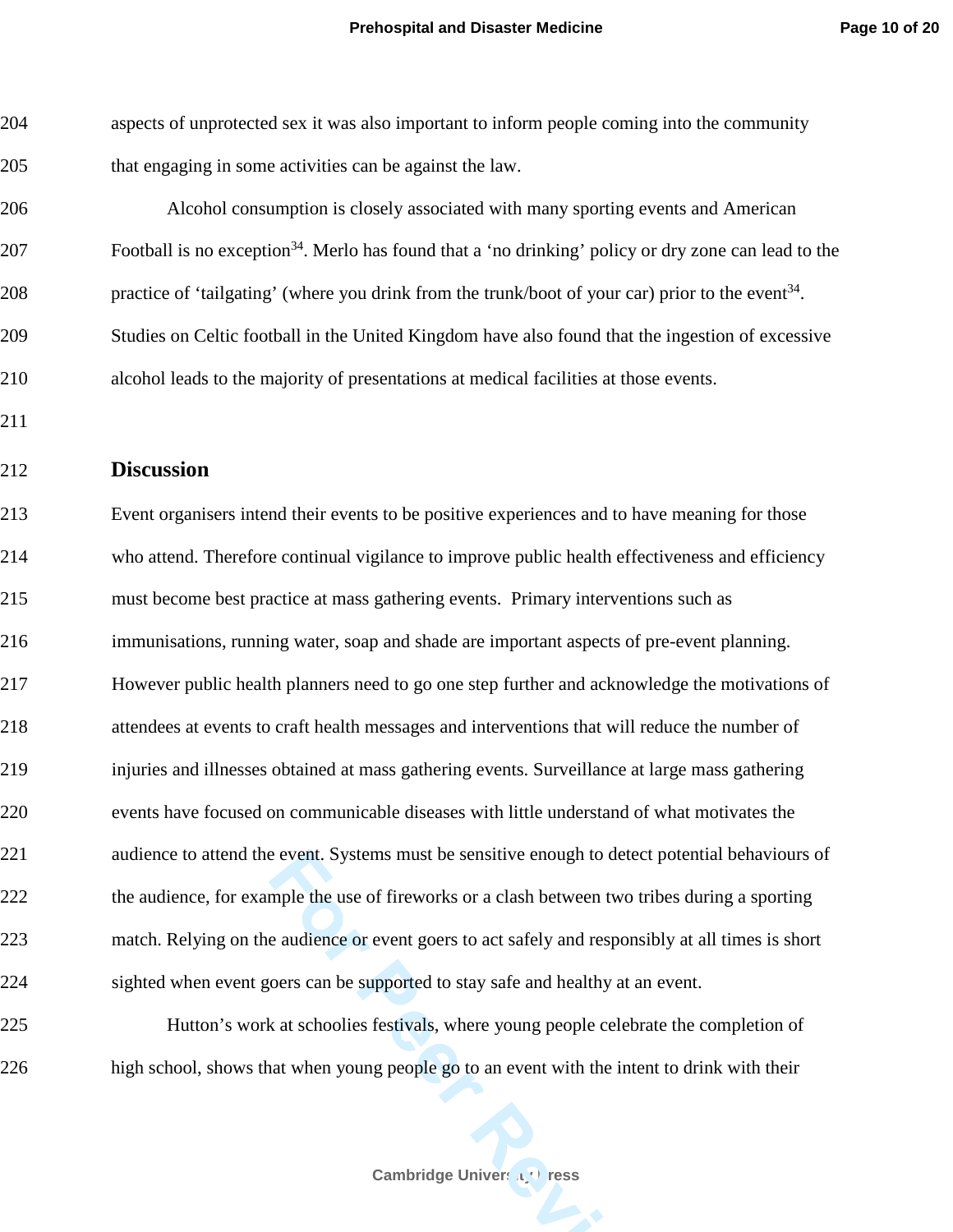#### **Page 11 of 20 Prehospital and Disaster Medicine**

| 227 | friends; that is exactly what they $do^{28}$ . This type of insight into motivations has been used to put |
|-----|-----------------------------------------------------------------------------------------------------------|
| 228 | in place strategies to support audience members attending these events. For example free water;           |
| 229 | chill out areas that are alcohol free, and peer-led support can help to reduce the rate of                |
| 230 | intoxication and increase the safety of participants at these events <sup>35,36</sup> .                   |
| 231 | In all three of these mass gathering modalities we see that in all events the ability to wash             |
| 232 | hands and have running water is a must. As with outdoor events, shade and free sunscreen is also          |
| 233 | important. What audience motivations do, is to bridge the link between medical practices such as          |
| 234 | on site care and public health interventions such as crowd carers, free water, and chill out zones.       |
| 235 | Once particular harm minimisation strategies are put in place, these can be standardised to be            |
| 236 | included in the basic infrastructure of each event                                                        |
| 237 |                                                                                                           |
|     |                                                                                                           |
| 238 | <b>Conclusion</b>                                                                                         |
| 239 | The aim of this opinion piece is to begin a conversation acknowledging that audiences come to             |
| 240 | mass gathering events with an expectation of how they will behave at an event (motivations).              |
| 241 | The paper has argued that by understanding the motivations, and potential behaviours of the               |
| 242 | audience at an event, event planning can be enhanced to improve the wellbeing of the audience.            |
| 243 | Too often there is an expectation that audiences will comply with set rules and not act outside           |
| 244 | societal boundaries at events. This belief can be a mistaken one, as with freedom of choice               |
| 245 | comes freedom of action, and staying healthy or being safe is not always at the forefront of              |
| 246 | people's minds. Through understanding the motivations of the audience, event organisers and               |
| 247 | onsite medical teams, can plan and prepare interventions to promote harm reduction and                    |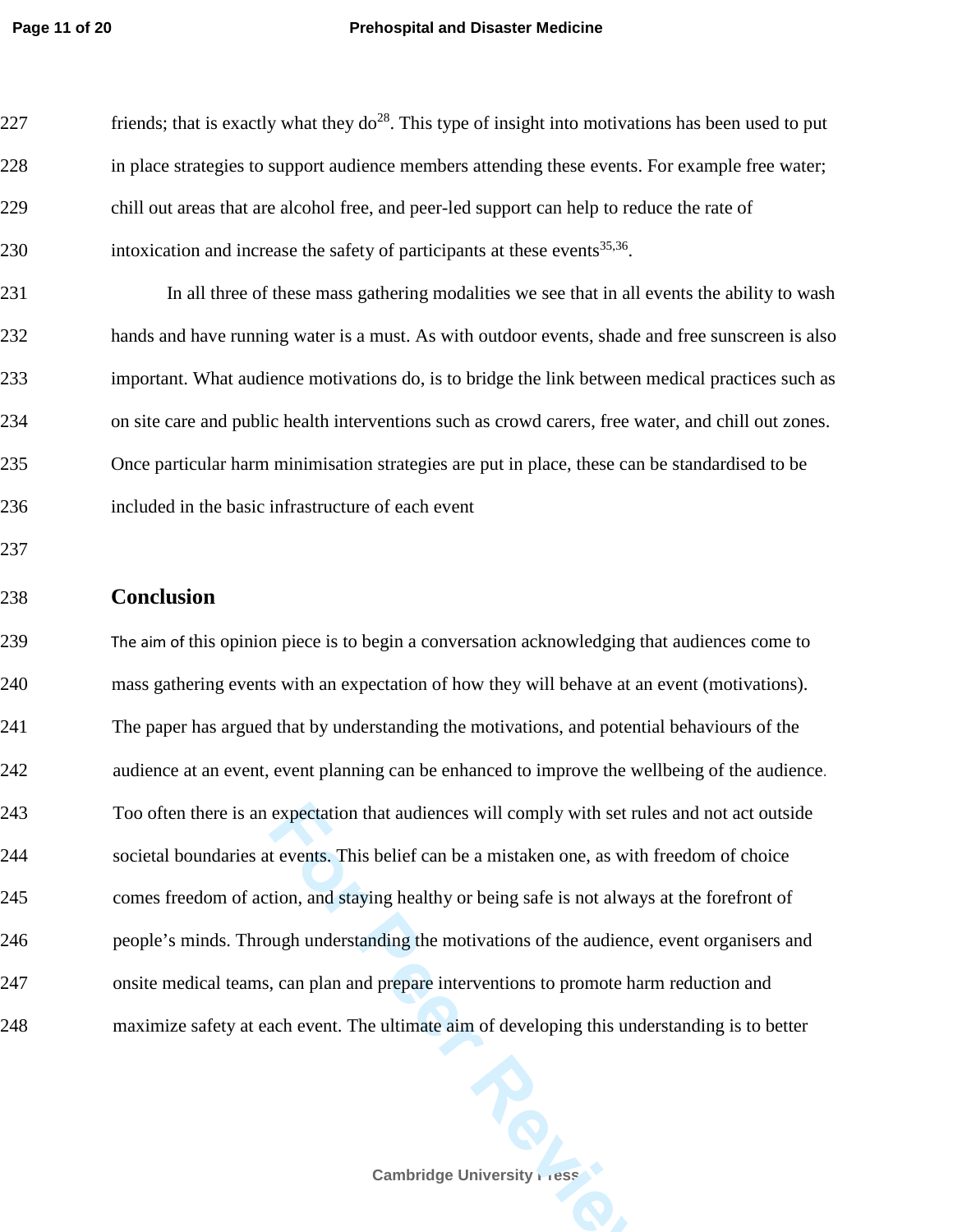| 249        | inform the health promotion and public health messages that can be developed for a particular |
|------------|-----------------------------------------------------------------------------------------------|
| 250        | type of event, based on the likely composition of the audience in attendance.                 |
| 251        |                                                                                               |
| 252        | <b>References</b>                                                                             |
| 253        | Allen J, O'Toole W, McDonnell I, Harris R. (2011) Festival and special event management (5th  |
| 254        | ed.) (2011) QLD Australia: Wiley.                                                             |
| 255        |                                                                                               |
| 256        | Blumberg LH, De Frey A, Frean J, Mendelson, M. The 2010 FIFA World Cup: Communicable          |
| 257        | disease risks and advice for visitors in South Africa. J Travel Med 2010, 17(3): 150–152.     |
| 258        |                                                                                               |
| 259        | Brown S, & Hutton A. Developments in the real-time evaluation of audience behaviour at        |
| 260        | planned events. Int J Event and Festival Manag, 2013, 4(1); 43-55.                            |
| 261<br>262 | Burkle FM, Hsu EB, Ram Janki Temple: Understanding human stampedes. Lancet, 2011,             |
| 263        | 377(9760); 106-107.                                                                           |
| 264        |                                                                                               |
| 265        | Chan SB. Quinn, JE, Outcomes in EMS-transported attendees from events at a large indoor       |
| 266        | arena. Prehosp Emerg Care, 2003 7(3); 332–335.                                                |
| 267        |                                                                                               |
|            |                                                                                               |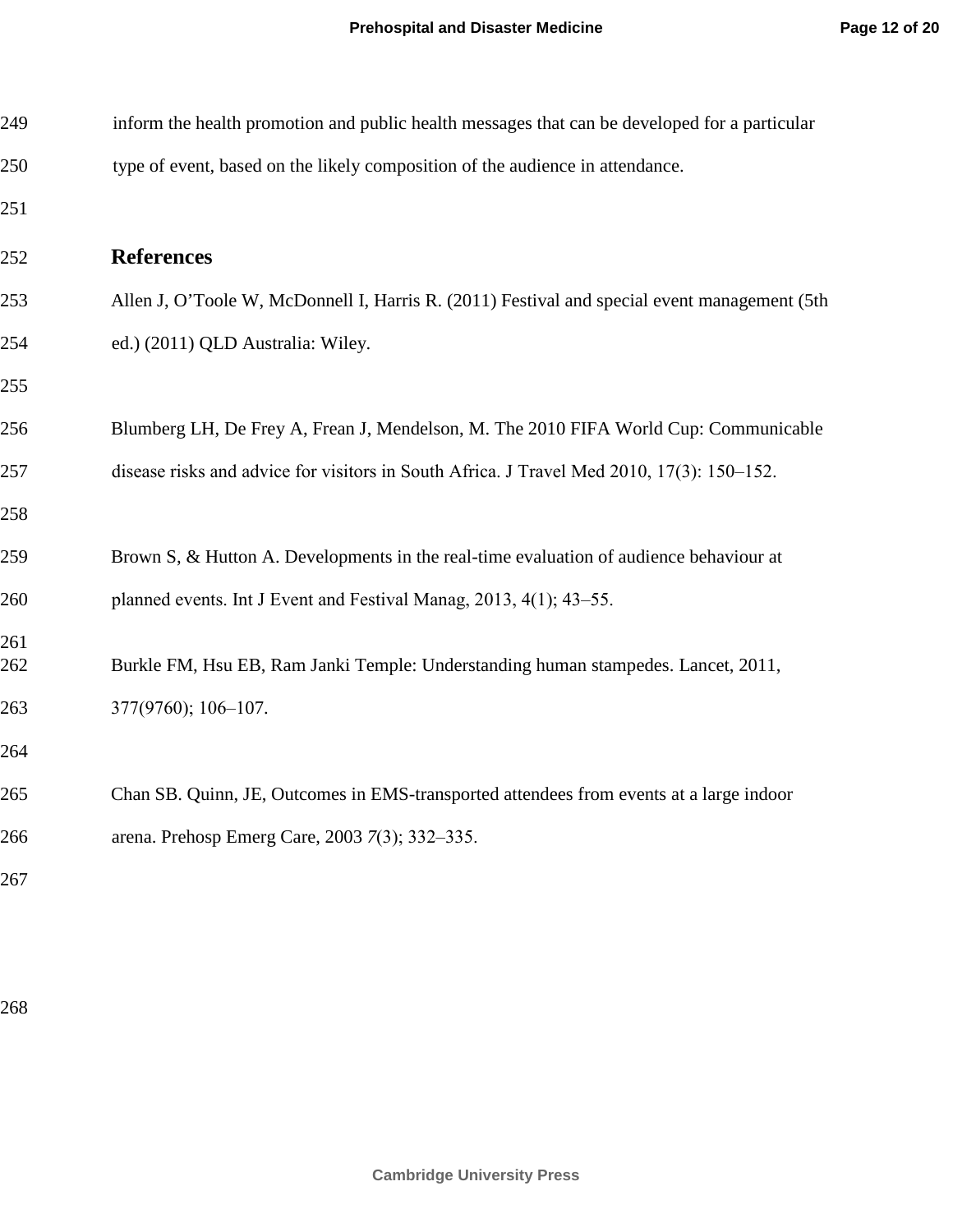Currie JT. *Operation Hajji Babba,* Air Power History 2003;

http://findarticles.com/p/articles/mi\_hb3101/is\_2\_50/ai\_n29007352 (accessed March 11, 2012)

Earl C, Parker E, Capra M. The management of crowds and other risks at outdoor music festivals: A review of the literature. J Environ Hlth, 2005 5(1), 37–49.

Earl C. Promoting health in Australia's mosh pits. Hlth Promotion J Aust, 2001, 12(3); 213–216.

Getz D. Event management and event tourism (2nd ed.). 2005 New York, US: Cognizant

269

270

271 Communications Corporation.

272

- 273 Faustini A, Marinacci C, Fabrizi E, Marangi M, Recchia O, Pica R, Giustine F, La Marca A
- 274 Nacci A, Panichi G, Perucci CA The impact of the Catholic Jubilee in 2000 on infectious
- 275 diseases. A case control study of giardiasis, Rome, Italy. *Epi Inf* 2000-2001 134(3); 649‒658.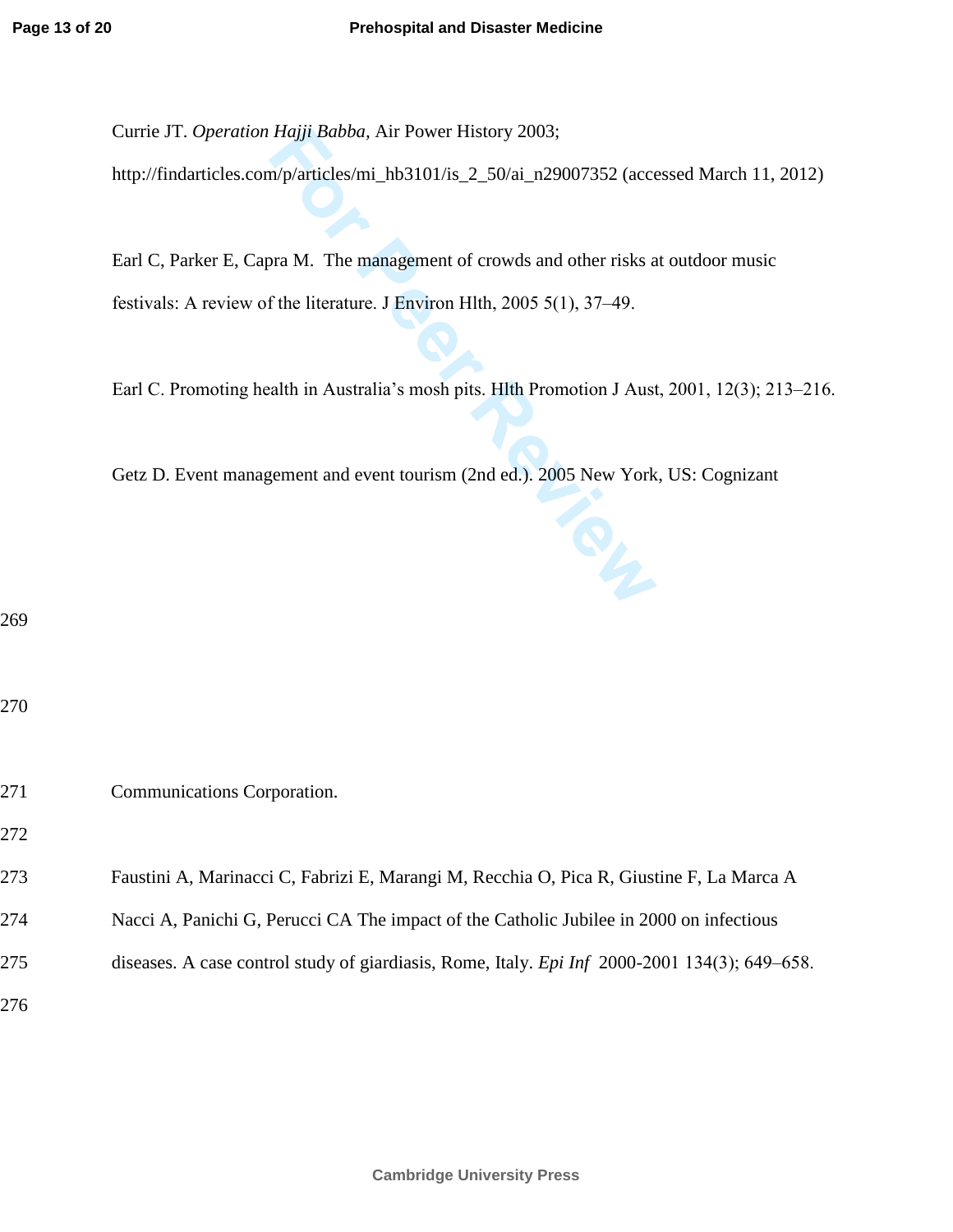| 277 | Fredline L, Jago L, Deery M. The development of generic scale to measure the social impacts of |  |  |
|-----|------------------------------------------------------------------------------------------------|--|--|
| 278 | events. Event Manag, 2003, 8; 23-37.                                                           |  |  |
| 279 |                                                                                                |  |  |
| 280 | Gunnervall A, Petersen R, Svensson B, Brown S. Designing events for social interaction. Event  |  |  |
| 281 | Manag, 2014, 18(2): 127-140                                                                    |  |  |
| 282 |                                                                                                |  |  |
| 283 | Hawkins ER, Brice JH. Fire jumpers: Description of burns and traumatic injuries from a         |  |  |
| 284 | spontaneous mass gathering and celebratory riot. J Emerg Med, 2010, 38(2), 182–187.            |  |  |
|     |                                                                                                |  |  |
|     | Isla, N. Endricks, T. and Barbeschi, M. Mass Gatherings Contextual Issues and Risk Assessment, |  |  |
|     | Section 1 Key Considerations 2015, World Health Organization                                   |  |  |
|     | Hills M, Tall, G. Health preparedness for the Sydney 2000 Olympic Games. Emergency             |  |  |
|     | Medicine Australia, 2003, 15(1), 106-107.                                                      |  |  |
|     |                                                                                                |  |  |
|     | Hutton A, Roderick A, Munt R. Lessons learned at World Youth Day: Collecting data and using    |  |  |
|     | postcards at mass gatherings, Prehosp Dis Med, 2010, 5(3); 273–277.                            |  |  |
|     |                                                                                                |  |  |
|     | Hutton A, Cusack. The perspectives of young people on their use of alcohol and risks at        |  |  |
|     | Schoolies Festivals. Neonatal Paed Chld Hlth, 2014, 16(3); 16–19.                              |  |  |
| 285 |                                                                                                |  |  |
| 286 | Hutton A, Munt R, Zeitz K, Cusack L, Kako M, Arbon P. Piloting a mass gathering conceptual     |  |  |
| 287 | framework at an Adelaide Schoolies Festival. Collegian, 2010 17(4); 183-191.                   |  |  |
| 288 |                                                                                                |  |  |
|     |                                                                                                |  |  |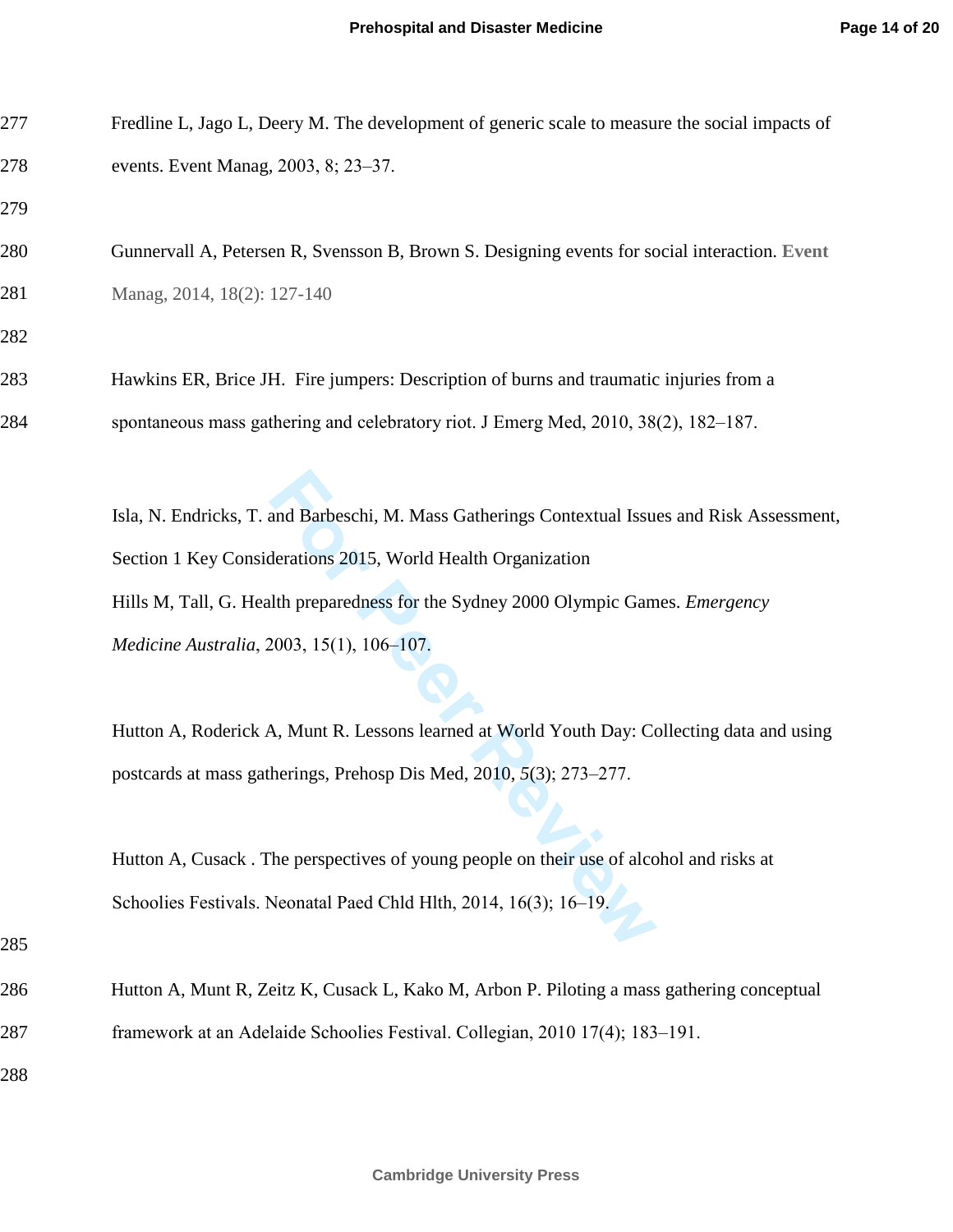| 289 | Hutton A, Cusack L, Zannettino L. Building public policy to support young people in reducing    |
|-----|-------------------------------------------------------------------------------------------------|
| 290 | alcohol-related harm when partying at Schoolies Festivals. Aust J Prim Hlth, 2012, 18(2), 96-   |
| 291 | 100.                                                                                            |
| 292 |                                                                                                 |
| 293 | Hutton A, Brown, S, Verdonk, N. Exploring culture: Audience Predispositions and consequent      |
| 294 | effects on audience behavior in a mass-gathering setting. Prehosp Dis Med, 2013, 28(3); 292–    |
| 295 | 297.                                                                                            |
| 296 |                                                                                                 |
| 297 | Hutton A, Ranse J, Verdonk N, Ullah S, Arbon P. Understanding the characteristics of patient    |
| 298 | presentations of young people at outdoor music festivals. Prehosp Dis Med, 2014 29(2); 1-7.     |
| 299 |                                                                                                 |
| 300 | Kelly BD, Windsor S, Delaney AM, Maguire B. Acute psychiatry day hospital rates during the      |
| 301 | World Cup, Irish Med J, 2003 96(4); 121.                                                        |
| 302 |                                                                                                 |
| 303 | Khan K, Memish ZA, Chabbra A, Liauw J, Hu W, Janes DA, Sears J, Arino J, Macdonald M,           |
| 304 | Calderon F, Raposo P, Heidebrecht C, Wang J, Chan A, Brownstein J, Gardam M. Global public      |
| 305 | health implications of a mass gathering in Mecca, Saudi Arabia during the midst of an influenza |
| 306 | pandemic, J Travel Med, 2010, 17(2); 75-81.                                                     |
| 307 |                                                                                                 |
| 308 | Lang J, Frost L. How green was my festival: Exploring challenges and opportunities associated   |
| 309 | with staging events, Int J Hosp Manag, 2010 29(2); 261-267.                                     |
| 310 |                                                                                                 |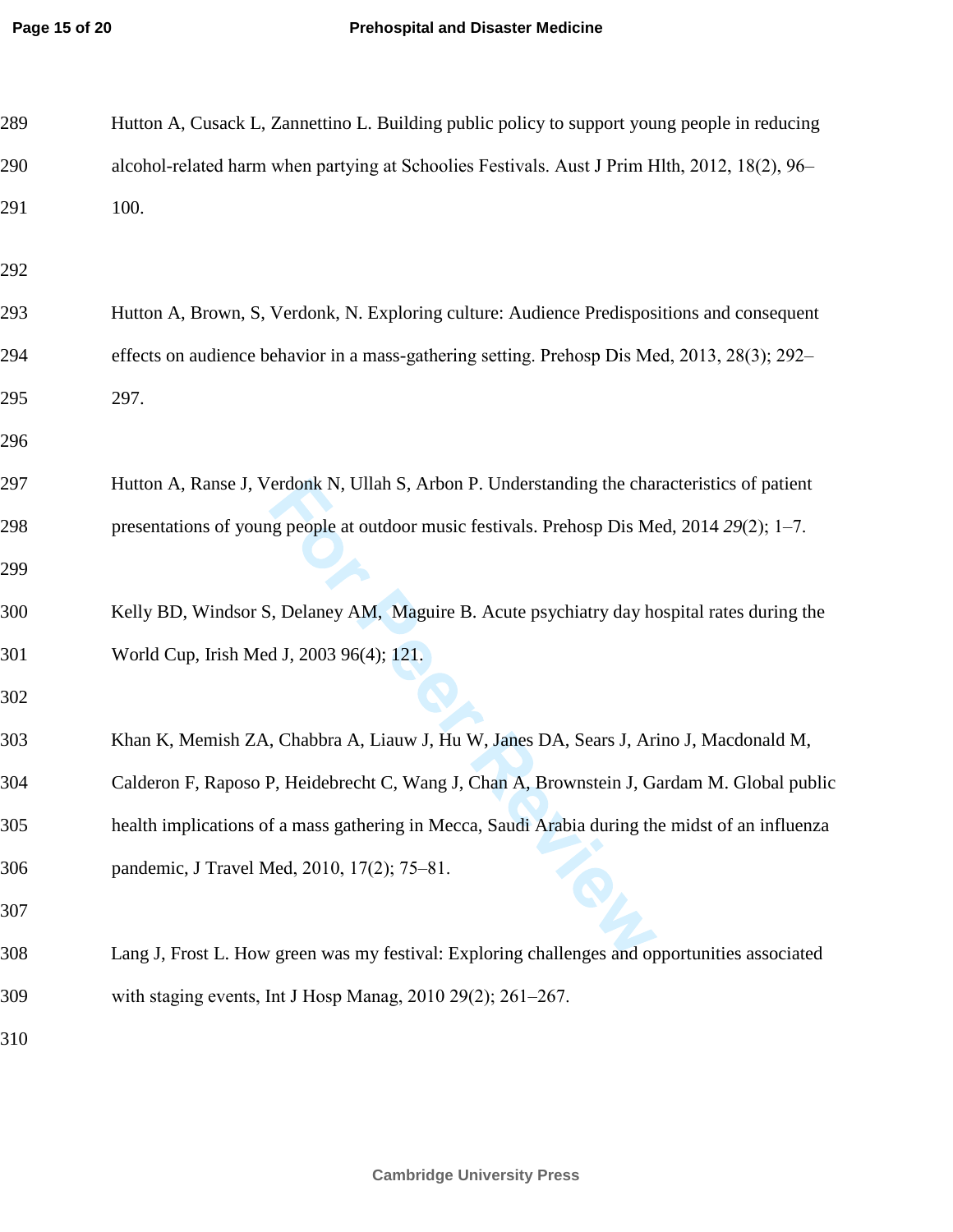311 Lewis M, Wolfson S. Were still singing: World Cup Football can be good for your health. Nurs

| 312                                                                                         | Stand, 2006, 20, 42.                                                                                   |  |  |
|---------------------------------------------------------------------------------------------|--------------------------------------------------------------------------------------------------------|--|--|
| 313<br>314                                                                                  | Lim MSC, Hellard ME, Aitken CK, Hocking, JS. Surveillance of STI risk amongst young                    |  |  |
| 315                                                                                         | people attending a music festival in Australia, 2005-2008. Aust NZ J Pub Hlth, 2009 33(5); 482-        |  |  |
| 316                                                                                         | 484.                                                                                                   |  |  |
| 317                                                                                         |                                                                                                        |  |  |
| 318                                                                                         | Merlo LJ, Ahmedani BK, Barondess DA, Bohnert KM, Gold MS. Alcohol consumption                          |  |  |
| 319                                                                                         | associated with collegiate American football pre-game festivities. Drug Alcohol Depend, 2001,          |  |  |
|                                                                                             |                                                                                                        |  |  |
|                                                                                             | Nix CM, Khan IJ, Hoban M, Little G, Keye G, O'Connor HJ. Oxegen 2004: the impact of a                  |  |  |
| major music festival on the workload of a local hospital. Irish Med J, 2006 99(6), 167–169. |                                                                                                        |  |  |
|                                                                                             |                                                                                                        |  |  |
|                                                                                             | Noweir MH, Bafal AO, Jomoah, IM. Study of heat exposure during the Hajj pilgrimage,                    |  |  |
|                                                                                             | environmental monitoring assessment, Environ Morit Assess, 2008 3(47); 279–295.                        |  |  |
|                                                                                             |                                                                                                        |  |  |
|                                                                                             | Rashid H, Gatrad A, Sheikh A. Hajj: Journey of a lifetime. Each year Muslims make the                  |  |  |
|                                                                                             | pilgrimage to the Sacred Mosque in Mecca. Stud Brit Med J, 2005, 13; 45–88.                            |  |  |
| 320                                                                                         | Saadat S, Naserpour M, Smith GA. The health and economic impact of fireworks-<br>$116(1-3)$ ; 242-245. |  |  |
| 321                                                                                         |                                                                                                        |  |  |
|                                                                                             |                                                                                                        |  |  |
|                                                                                             |                                                                                                        |  |  |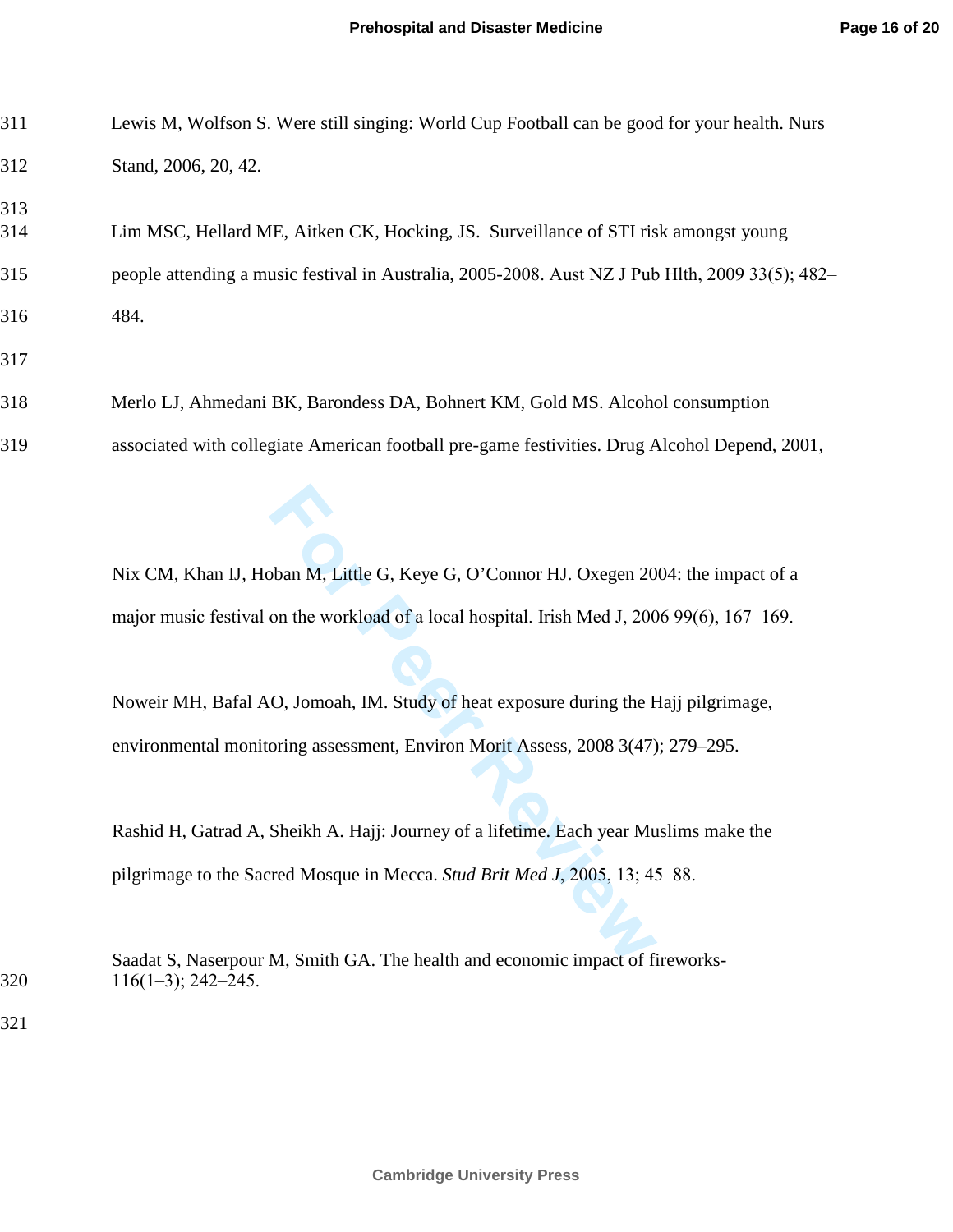| 323 | related injuries in Iran: a household survey following the New Year's Festival in Tehran. Injury. |
|-----|---------------------------------------------------------------------------------------------------|
| 324 | 2010;41(7):e28-e33.                                                                               |
| 325 |                                                                                                   |
| 326 | Shafer DN. It's still rock and roll, American Speech Language Hearing Audiology - Leader,         |
| 327 | $10(9)$ ; 4.                                                                                      |
| 328 |                                                                                                   |
| 329 | Roshchin GG, Mazurenko OV, Blyznyuk MD, Smiley D, Report on Mass Gatherings EURO                  |
| 330 | Health in Ukraine, World Congress for Disaster Emergency Management, Manchester, 2013,            |
| 331 | United Kingdom                                                                                    |
| 332 |                                                                                                   |
| 333 | Smith Z. Brazil's child sex workers forced to cash in on World Cup. 2014 Retrieved from           |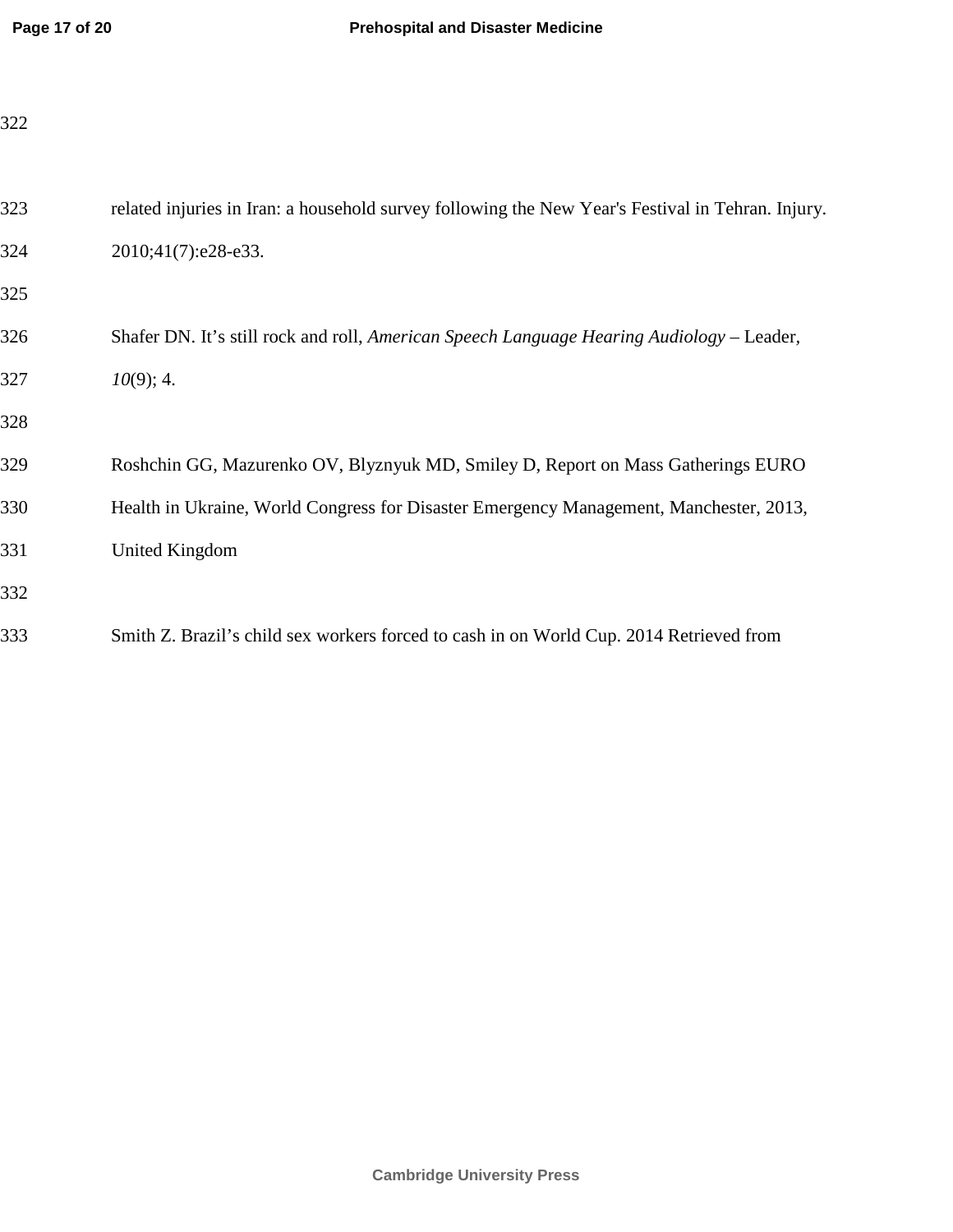http://www.news.com.au/world/brazils-child-sex-workers-forced-to-cash-in-on-world-cup/story-

Tavakoli H, Khashayar P, Ahmadi Amoli H, Esfandiari K, Ashegh H, Rezaii J, Salimi J.

Firework-related injuries in Tehran's Persian Wednesday Eve Festival (Chaharshanbe Soori). J

Times of Israel. New count puts hajj stampede death toll at over 1,100. 2015, Retrieved from http://www.timesofisrael.com/new-count-puts-hajj-stampede-death-toll-at-over-1100/ October 5,

334 fndir2ev-1226947341685. June 8, 2014

335

336 Emerg Med, 2011, 40(3): 340‒345.

337

338 2015.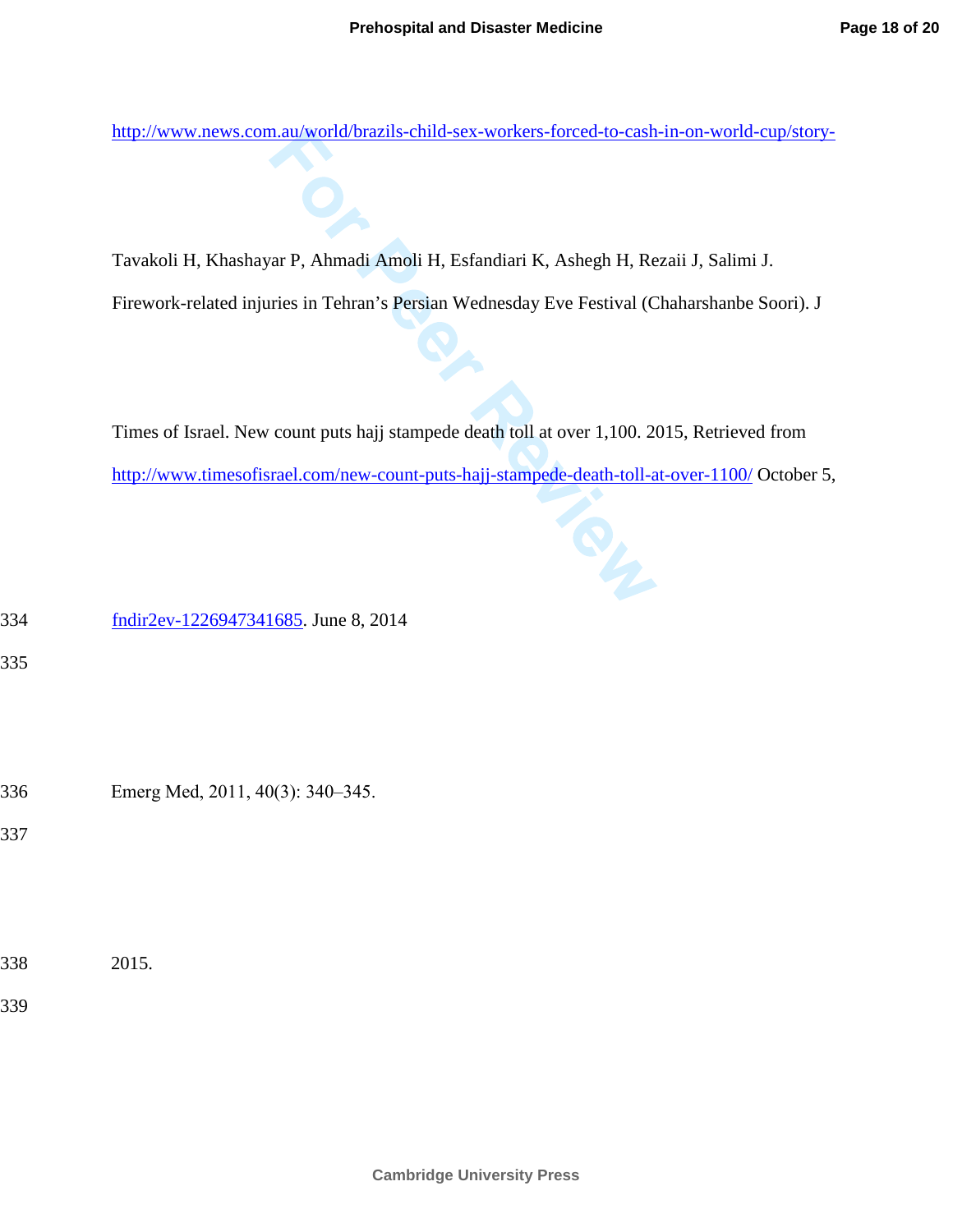| 340        | Van Germert C, Dietze P, Gold J. The Australian national binge drinking campaign: Campaign    |
|------------|-----------------------------------------------------------------------------------------------|
| 341        | recognition among young people at a music festival who report risky drinking. Bio Med Central |
| 342        | Pub Hlth, 2011, 11(1); 482.                                                                   |
| 343        |                                                                                               |
| 344        | Yates KM, Hazell, WC, Schweder L. (2001). Medical care at the Sweetwaters Music Festival,     |
| 345<br>346 | NZ Med J, 2001, 114(1129); 162-164.                                                           |
| 347        | Yeolekar M, Bavdekar S. Indian festivals: Ethos and health impacts. J Postgraduate Med, 2007  |
| 348        | $53(4)$ ; 219-220                                                                             |
| 349        |                                                                                               |
| 350        |                                                                                               |

**Event** Motivations **Health Problem Planning/Health Promotion Strategies**  Outdoor music festivals Drinking with peers and socialising with friends To see favourite band Sunburn and heat exhaustion Trauma from drinking, Violence sexual and physical from drinking **Dehydration** Foot injuries from Moshing/walking around Hand washing with soap Running water in bathrooms Hand Washing reminders Free Water Shade Chill out rooms/alcohol free zones Health messages; "Look after your mates' - "Pick people up in the mosh pit " Crowd Care

351 **Table 1.** Motivations, Health Promotion and Strategies – Outdoor Music Festivals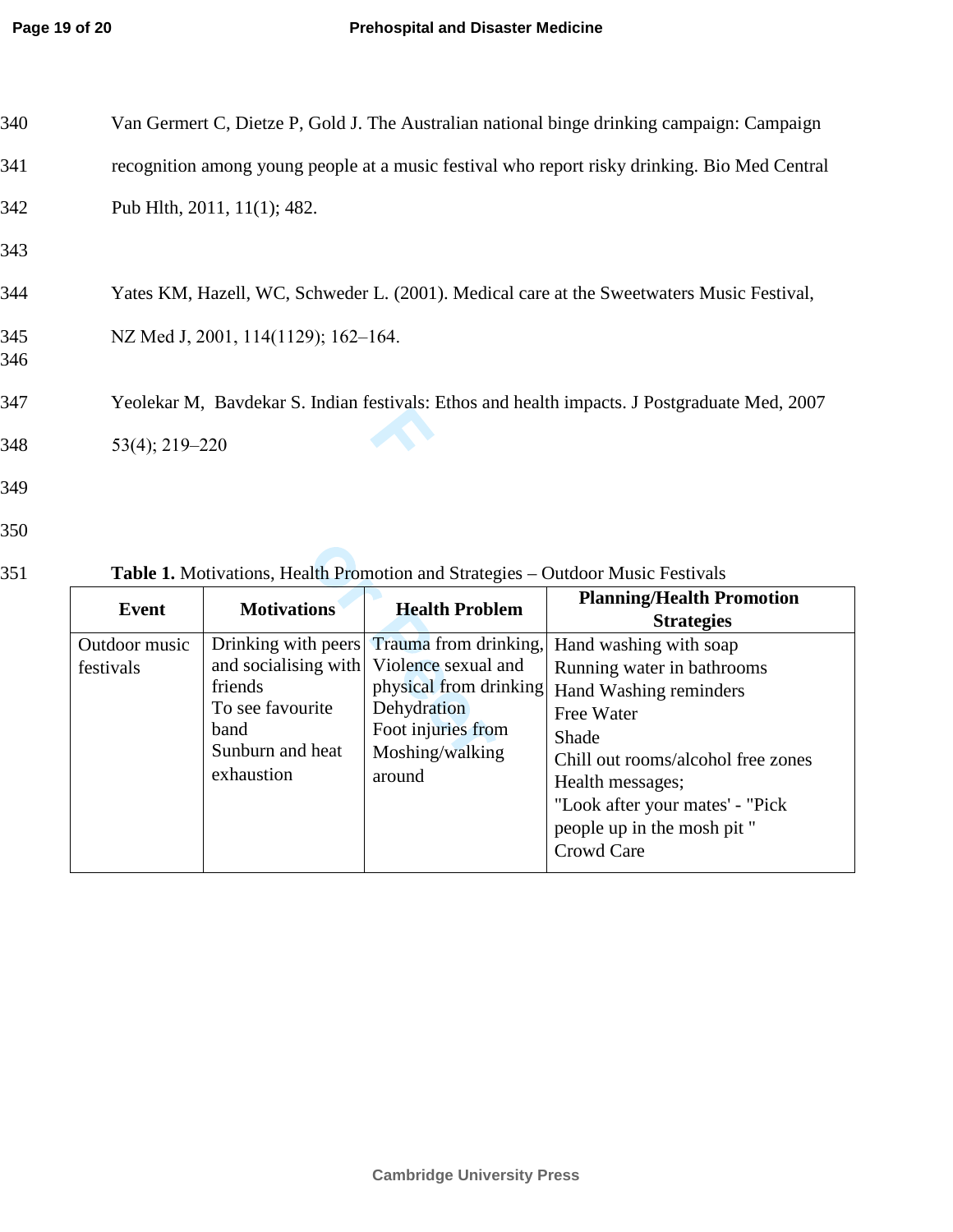| Electronic<br>dance festivals<br>∩¬ | Socialising with<br>peers and<br>socialising with<br>friends<br>To see favourite<br>band<br>Dance with friends | Taking drugs<br>prior/during the event<br>Dancing for long<br>periods of time<br>"Shredding' prior to<br>the event<br>Dehydration<br>Foot injuries from<br>Moshing/walking<br>around | Hand washing with soap<br>Running water in bathrooms<br>Hand Washing reminders<br>Free Water<br>Pill Testing<br>Chill out rooms<br><b>Health Messages;</b><br>"Look after your mates"<br>"Stay hydrated"<br>"Wear shoes that you can dance in"<br>Crowd Care |
|-------------------------------------|----------------------------------------------------------------------------------------------------------------|--------------------------------------------------------------------------------------------------------------------------------------------------------------------------------------|--------------------------------------------------------------------------------------------------------------------------------------------------------------------------------------------------------------------------------------------------------------|
|-------------------------------------|----------------------------------------------------------------------------------------------------------------|--------------------------------------------------------------------------------------------------------------------------------------------------------------------------------------|--------------------------------------------------------------------------------------------------------------------------------------------------------------------------------------------------------------------------------------------------------------|

353 398<br>354 399

354 399<br>355 400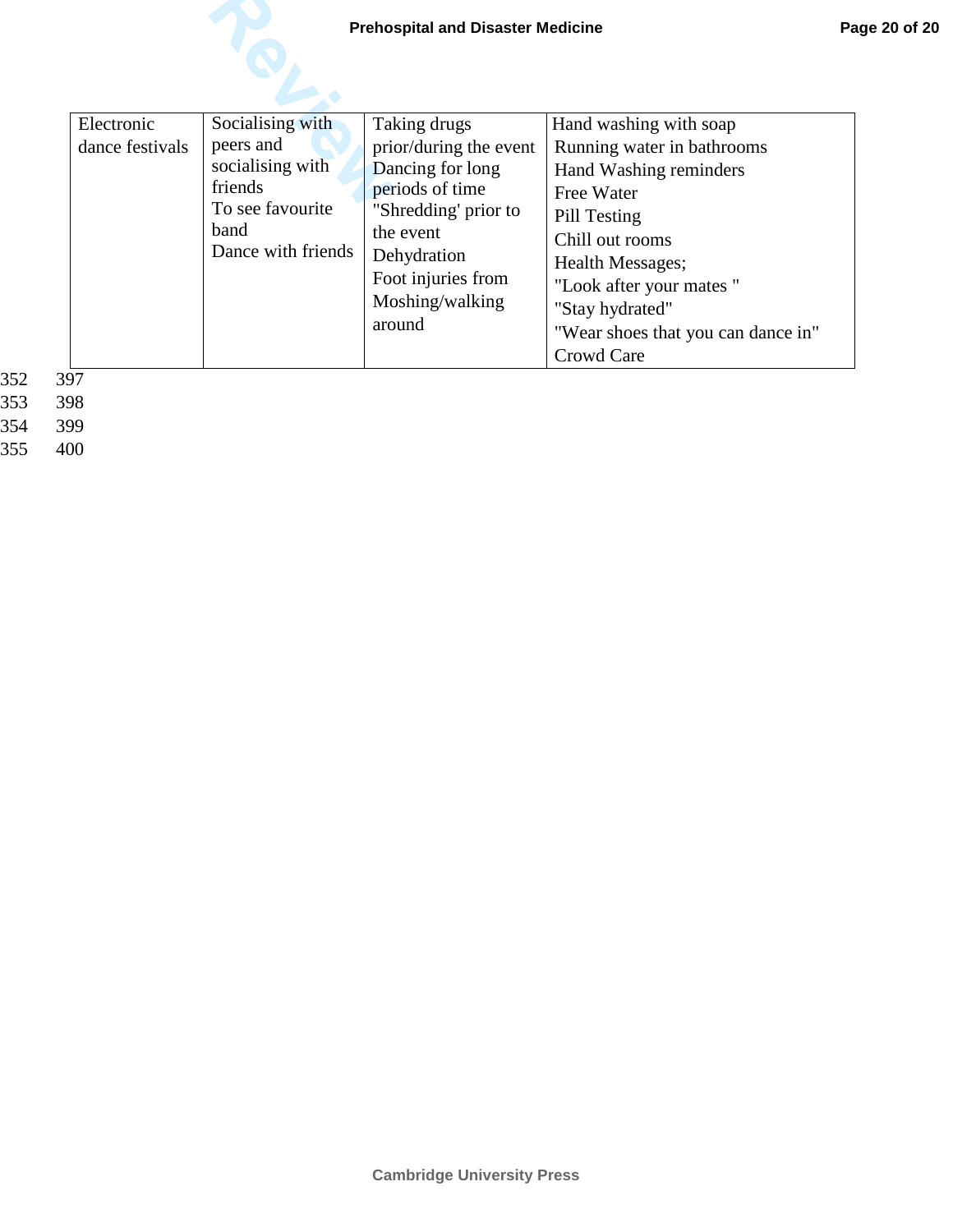| Religious Festivals          |                                 |                          |                                                       |  |  |
|------------------------------|---------------------------------|--------------------------|-------------------------------------------------------|--|--|
| Event                        | <b>Motivations</b>              | <b>Health Problem</b>    | <b>Planning/Health</b><br><b>Promotion Strategies</b> |  |  |
| Hajj                         | Deep                            | Infectious diseases,     | Immunizations                                         |  |  |
| religiosity<br>Pilgrimage of |                                 | Influenza A              | Hand washing with soap                                |  |  |
|                              |                                 | (H1N1),                  | and water                                             |  |  |
|                              | faith<br>Commitment<br>to Mecca | Tuberculosis             | Running water                                         |  |  |
|                              |                                 | Meningococcal            | Hand Washing                                          |  |  |
|                              |                                 | Hepatitis                | reminders                                             |  |  |
|                              |                                 | Sunburn                  | Free Water                                            |  |  |
|                              |                                 | Dehydration              | Shade                                                 |  |  |
|                              |                                 | Crushing                 | Sun cream                                             |  |  |
|                              |                                 | <b>Risk of Stampedes</b> | Controlled entry/exit if                              |  |  |
|                              |                                 |                          | culturally appropriate                                |  |  |

# 401 **Table 2.** Motivations, Health Promotion and Strategies –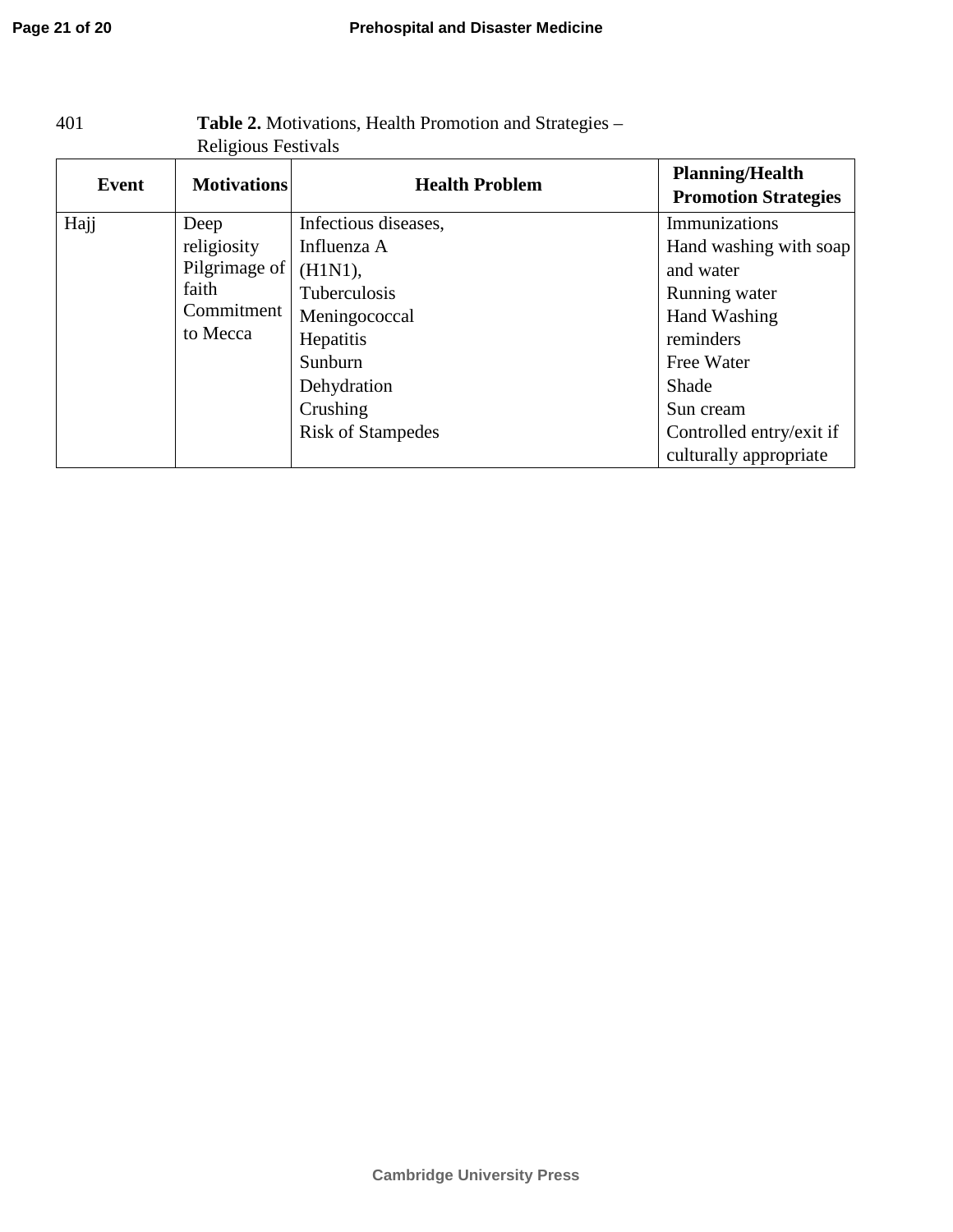| World Youth  | Deep             |                           | Hand washing with soap   |
|--------------|------------------|---------------------------|--------------------------|
| Day          | religiosity      |                           | Running water            |
|              | Pilgrimage of    | Giardia                   | Hand Washing             |
|              | faith            | Minor Injuries to feet    | reminders                |
|              |                  | Sprains/strains           | Free Water               |
|              |                  | Sunburn                   | Shade                    |
|              |                  | Dehydration               | Sun cream                |
|              |                  |                           | Appropriate Footwear     |
|              |                  |                           | Hydration                |
|              |                  |                           | Controlled entry/exit if |
|              |                  | <b>PARALLER</b>           | culturally appropriate   |
|              |                  |                           |                          |
|              |                  |                           |                          |
|              |                  |                           |                          |
|              |                  |                           |                          |
|              |                  |                           |                          |
|              |                  |                           |                          |
|              |                  |                           |                          |
|              |                  |                           |                          |
|              |                  |                           |                          |
| Chaharshanbe | Deep             | Burns to hands and feet   | Running water            |
| Soori        | religiosity      |                           | Protective eye wear      |
|              | Pilgrimage of    |                           | Water available          |
|              | faith            |                           | First aid for burns      |
|              | <b>Blessings</b> |                           | Controlled entry/exit if |
|              |                  |                           | culturally appropriate   |
| Ram Janki    | Deep             | <b>Stampedes Crushing</b> | Wider gates              |
|              | religiosity      |                           | Controlled entry/exit if |
|              | Pilgrimage of    |                           | culturally appropriate   |
| 402          | faith Blessings  |                           |                          |
| 403          |                  |                           |                          |
| 404          |                  |                           |                          |